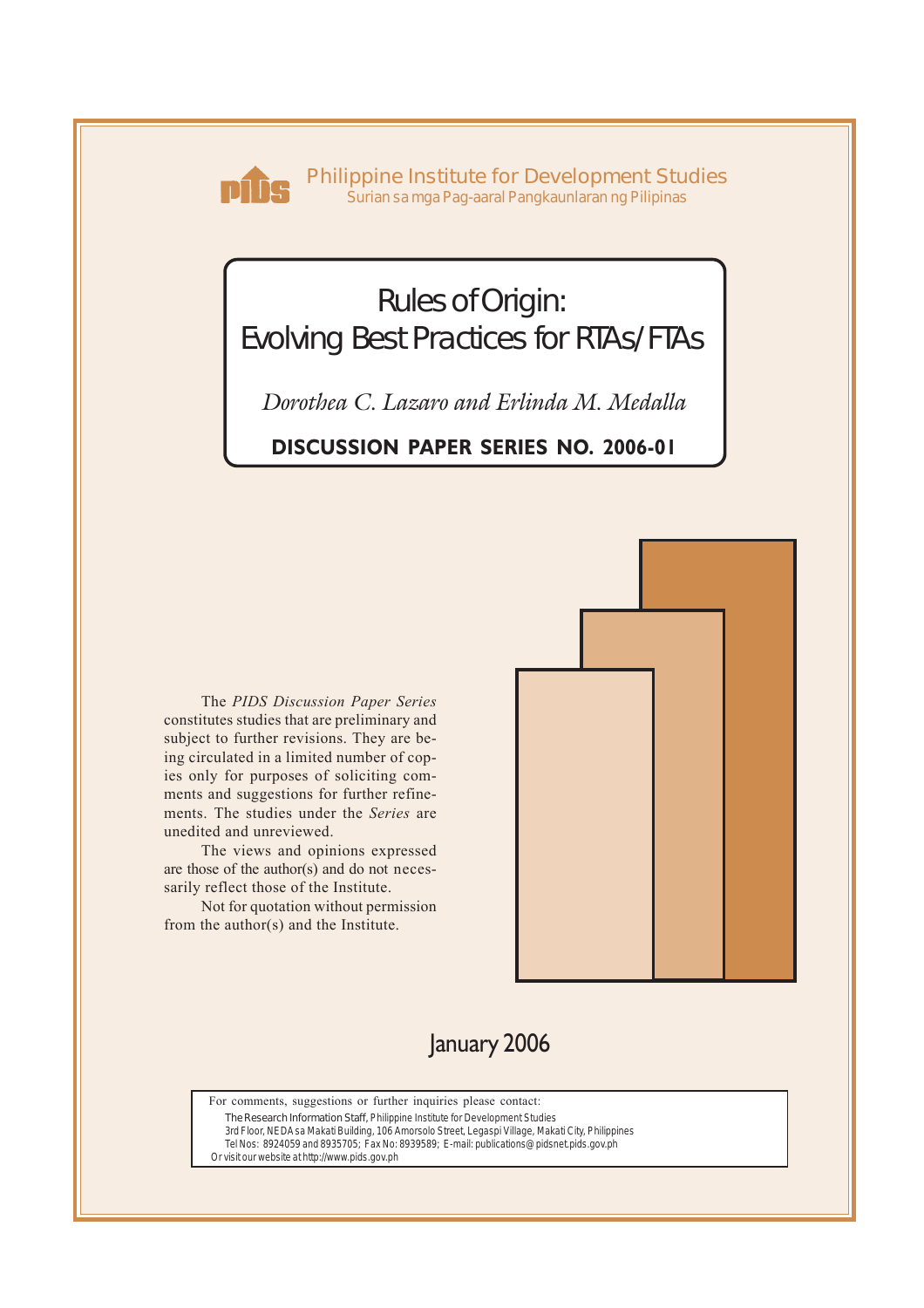#### Abstract

The paper aims to add to the understanding of the issues and suggests a framework to move towards the use of best practice in ROOs.

Rules of Origin (ROO), originally designed as uncontroversial and neutral devise for authentication and statistical purposes, have evolved over time to accommodate different purposes which come about with new technologies and other developments, across different trade regimes. ROO is becoming a tool in implementing discriminatory trade policies and trade policy instrument *per se.* ROO has become a critical and to some extent, a "dragging point" in the negotiation process of recent trade agreements. The growing relevance of ROO in trade negotiations cannot be overemphasized.

The paper begins with the definition that has been adopted and traces the developments in the use of ROOs. It looks at ROOs within the context of multilateral rules of origin and the preferential ROO in Regional or Bilateral FTAs. Different types of ROO with some illustration from existing RTA are also presented. The paper also focuses on some recurring ROO issues, and presents some suggestions for a framework for ROO best practices which is characterized by *transparency, predictability, neutrality,*  and *non-discrimination*, and with the added dimension of being development-friendly.

keywords: Rules of Origin (ROO), free trade agreement, WTO, regional integration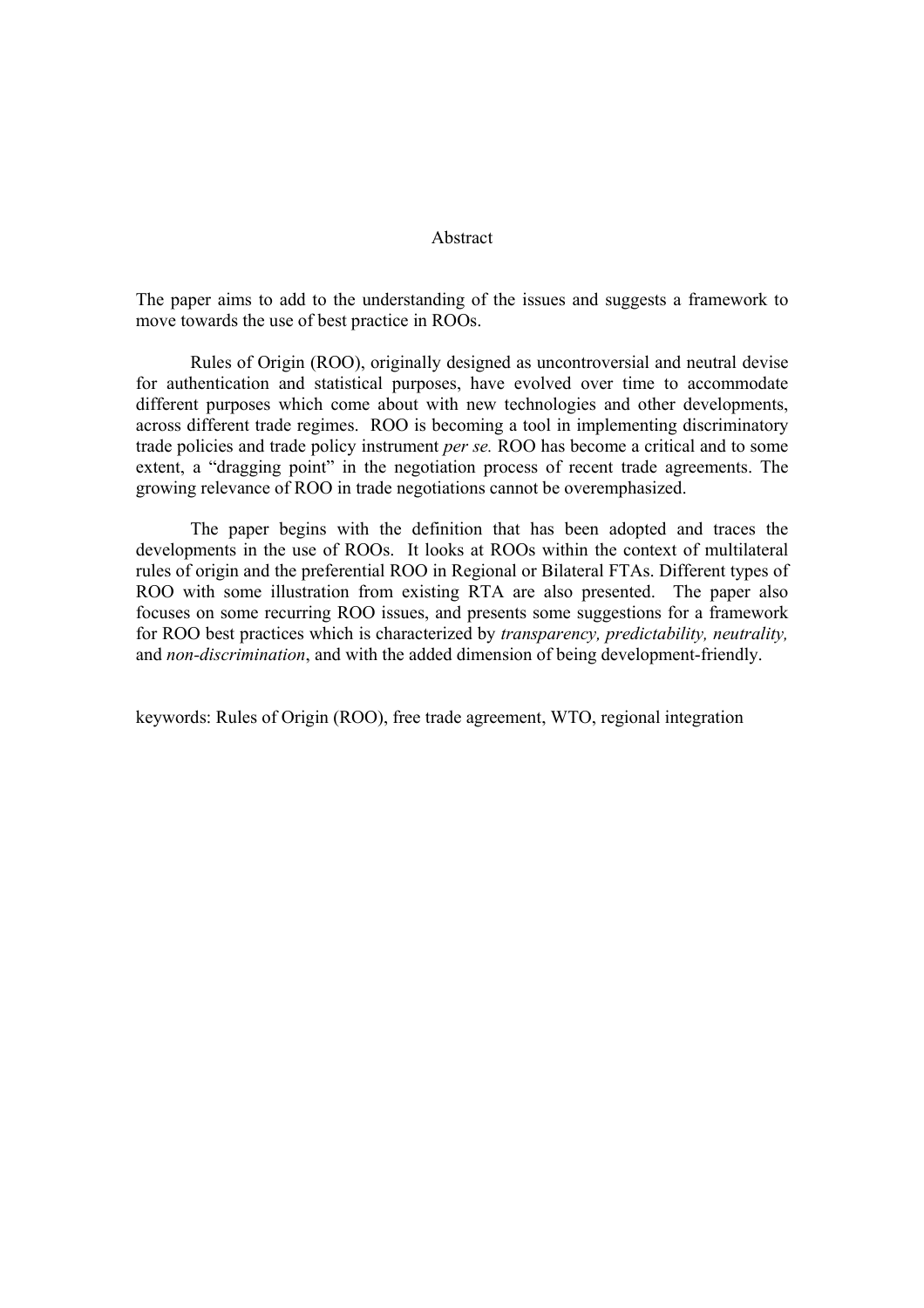## **Rules of Origin: Evolving Best Practices for RTAs/FTAs**<sup>∗</sup>

*Dorothea C. Lazaro and Erlinda M. Medalla*∗∗

"Rules of origin, because they affect who gets *what, when and how*, are intrinsically political. They can exhibit, in accentuated form, the political imbalance that can tilt overall trade policy toward restrictiveness and against the maximization of national welfare."--*I.M. Destler (2003)* 

#### *1. Introduction*

The term Rules of Origin (ROO) actually speaks for itself*,* referring to the rules which determine the origin of goods in international trade. However, because of the varying definitions that have been used, ROOs are generally perceived as technical and incomprehensible set of trade rules. This paper aims to add to the understanding of the issues and suggest a framework to move towards the use of best practices in ROOs. To this end, the paper has six major parts. The introductory section presents the general definition that has been adopted and traces the developments in the use of ROOs. The next section looks at the ROO in the multilateral context particularly how it fits within the WTO framework. Section 3 proceeds with the discussion on the preferential ROOs in Regional or Bilateral  $FTAs<sup>1</sup>$ . The next section then presents the different types of ROO with some illustration from existing RTAs. Section 5 then focuses on some recurring ROO issues, before providing some inputs for a framework for ROO best practices in Section 6.

#### • *ROO Definition*

 $\overline{a}$ 

 The most commonly used definition of ROO is that set of rules which determine the "nationality" of a product traded in international commerce. Under the World Trade Organization (WTO) definition, ROO refers to the criteria used to define where a product was made.<sup>2</sup> In general, ROOs exist as an essential part of trade agreements since there is a need to distinguish between different foreign sources of a given product. (Coyle 2004) The importance of ROO has grown significantly as preferential agreements expand and countries have treated similar imported goods differently according to where the product was made. (La Nasa 1995)

<sup>∗</sup> An earlier draft of this paper was presented during the International Conference on Building an Asia-Pacific Economic Community. 2005 APEC Study Center Consortium Conference on May 22-25, Jeju, Korea.

<sup>∗∗</sup> PIDS Research Analyst II and Senior Research Fellow, respectively.

<sup>&</sup>lt;sup>1</sup> FTA means Free Trade Agreement and in this paper used interchangeably with RTA or Regional Trade Agreement.

<sup>2</sup> Specifically, the General Agreement on Tariffs and Trade (GATT) defines *ROO* as "those laws, regulations, and administrative determinations of general application applied by any Member to determine the country of origin of goods, provided such ROO are not related to contractual or autonomous trade regime leading to the granting of tariff preferences going beyond the application of paragraph 1 of Article 1 of GATT 1994".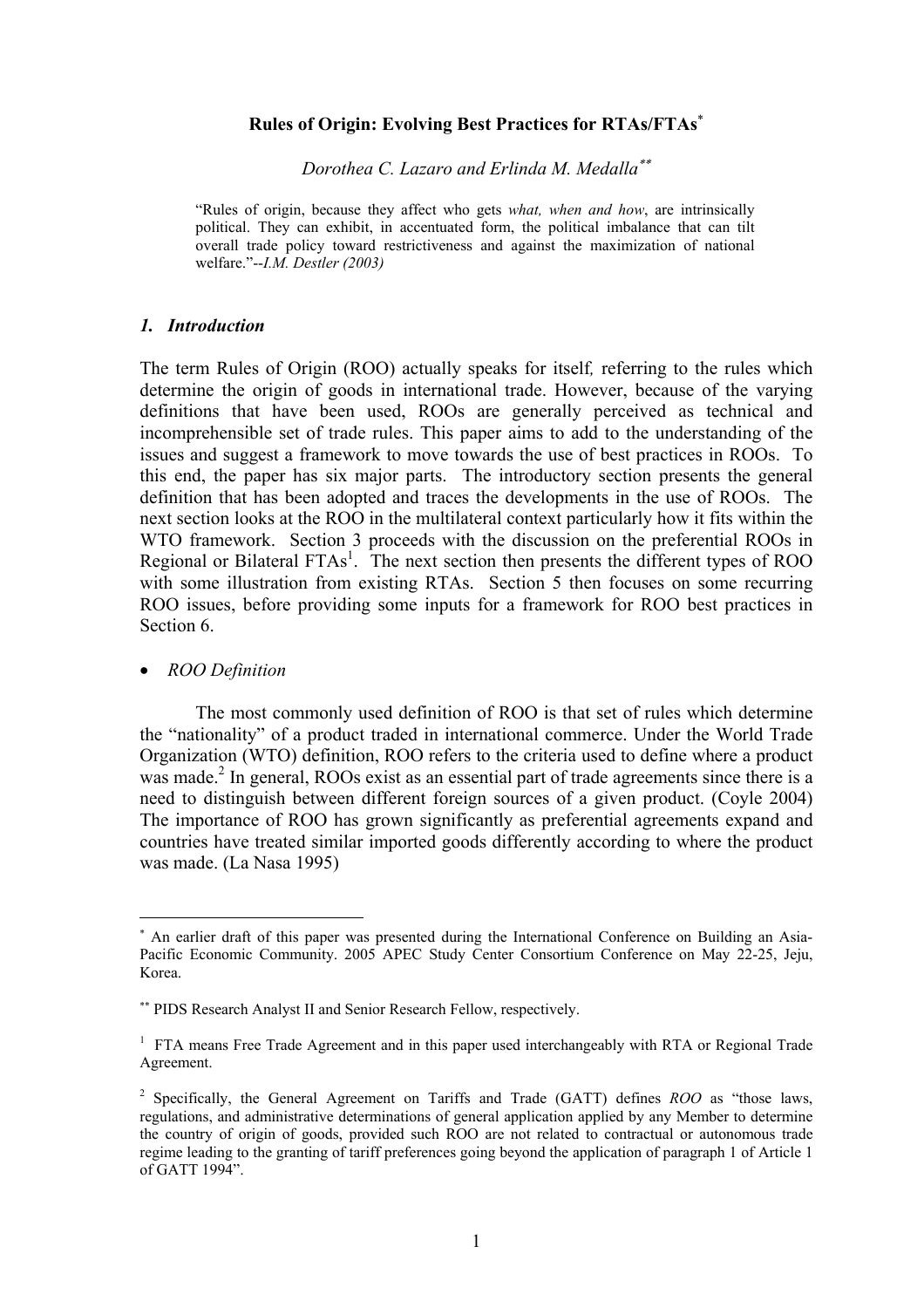The history of ROO is at least as old as the practice of discriminatory commercial policy by nation states. (Haribal and Beena 2003) Beginning in the early twentieth century, ROO developed gradually with the development of differentiated tariffs and other trade measures. (La Nasa 1995) ROO has been likened to domestic content (preference) requirements often imposed by developing countries, for instance, for fiscal or foreign equity eligibility. In the case of ROOs in a free trade agreement, import tariffs on the final good is reduced, provided that "required" inputs (according to the defined rules) come from the FTA member. (Preferential bias is thus for both output and input use.) (Krishna and Krueger 1995) Over time, varying forms of ROOs have evolved for different purposes and across different trade regimes. At the very least, ROO form an important additional function for eligibility to preferential tariff concessions.

Theoretically, without a ROO, imports would seek entry through the country with the lowest tariff. If the rules would simply provide that some value should have been added in the country of origin, a simple labeling or packaging of the product would qualify an item for duty-free entry to the other country. (Krueger 1993) Thus, the economic if not the main justification for preferential ROO is to curb trade deflection.<sup>3</sup> The preferential ROO attempts to prevent trade deflection by establishing criteria that ensures an adequate degree of transformation in a preference-receiving country to justify allowing the good to benefit from the preference. (La Nasa 1995)

Parenthetically, ROO also exist for authentication and statistical purposes. Traditionally, ROO take into consideration different components: *origin component; consignment standards* and *documentary standards.* Compliance with consignment standards satisfies authorities that products shipped from beneficiary countries are the same at the port of disembarkation (such that no manipulation, exchange, dilution or third country trade of products has taken place). The documentary standards require that adequate documentation of origin and consignment be submitted. (ICEG  $\qquad$  )

#### • *Growing relevance of ROOs in trade negotiations*

 $\overline{a}$ 

Rules of origin were originally designed as uncontroversial, neutral devise primarily to implement the aforementioned purposes. In recent times however, ROO have become more of a tool in implementing discriminatory trade policies and has become trade policy instrument *per se.* ROO has become a critical and to some extent, a "dragging point" in the negotiation process of recent trade agreements.<sup>4</sup>

ROOs' rise to prominence is generally attributed to three important factors: *First*, the globalization of the means of production has made origin determination increasingly

<sup>&</sup>lt;sup>3</sup> *Trade deflection* occurs where companies place a minimal processing or assembly-plant in a preferencereceiving country to take advantage of those trade preferences.

<sup>&</sup>lt;sup>4</sup> In the NAFTA, the exact specification of the ROO was one of the last sticking points of the agreement. In the negotiation, US was supporting a stringent ROO while Canada and Mexico were in favor of a lower percentage and a broader definition. This made evident that US' attempt to provide protection to some US producers in the Mexican market- exporting American protection despite low Mexican tariff rates. It is noteworthy that Canada agreed to the higher ROO only after the United States accepted a revision of the way is which FTA value added is calculated where the US agreed to include interest and other capital costs, as well as labor costs. (Krueger 1993)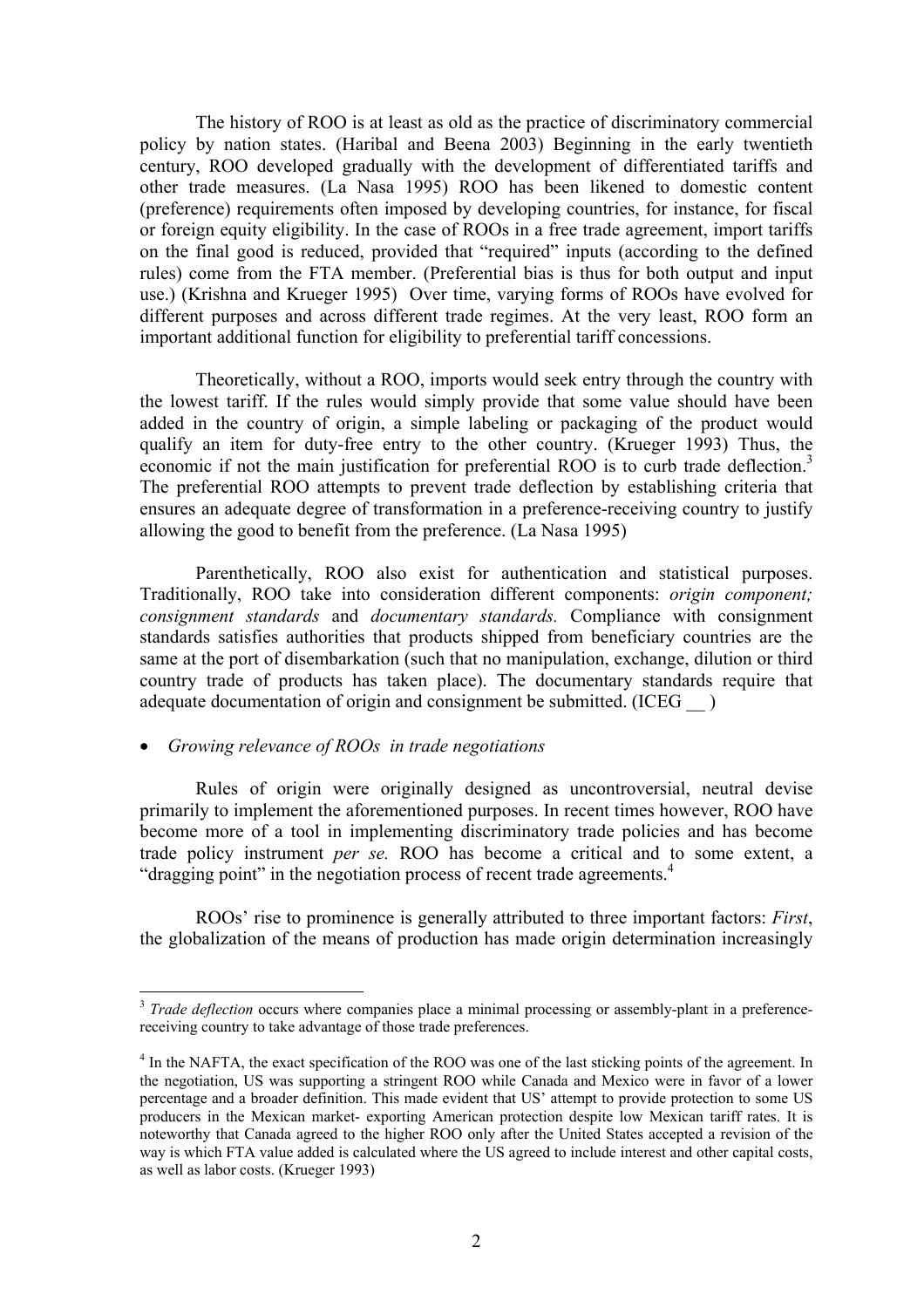difficult and dispute prone.<sup>5</sup> *Second*, the increasing incidence of discriminatory trade policy tools has resulted to a consequent need to determine the country of origin so that they can be effectively targeted. *Third,* the growing tendency to make use of ROO as protectionist tool *per se,* as devices supporting more overt trade distorting policy tools. (Haribal and Beena 2003)

Several other circumstances have provided countries the opportunity and incentive to use (or misuse) their ROO to implement trade policies in an obscure manner. Among others are the increased disparate treatment of similar goods, the growing number of restrictions placed on the use of traditional tariff and non-tariff barriers to trade by the General Agreement on Tariffs and Trade (GATT), the lack of regulation of ROO (prior to the GATT), and the technical obscurity in which ROO operated. (La Nasa 1995) It is such misuse that necessitated the Uruguay Round agreement on the ROO to minimize the trade distorting effects of recent purposes of ROO schemes.

#### • *ROO as Trade (Restricting) Instrument*

 $\overline{a}$ 

Many critics have already noted the irony of the rules of origin negotiated as part of FTAs where the staggering complexity of origin regimes often themselves generate new barriers to trade. There are quite a number of arguments where an ROO can be instruments of intra-bloc protection and thus restrict what is an otherwise envisioned as free trade. Since the liberalization of tariff barriers, countries have turned to narrowly drawn ROO as the second-best means of providing a measure of protection to domestic industries. (Coyle 2004)

Due to the fall of MFN rates and the complexity of ROO that invariably accompany all FTAs, some analysts suggest that although there are non-traditional gains, there is doubt as to whether in fact the enhanced market access afforded by the FTA is achieved. This is because what should have been a preferential access has been largely eroded by high compliance costs, supporting the suggestion that southern partners are effectively left on their "participation constraint<sup>6</sup>." (Anson et al 2004) The prescribed steps and the nature of production technology imposed as an ROO by the other partner sometimes restricts market access and trade participation. For instance, in the case of American imports of apparel under NAFTA, the rule is one of "triple transformation." Only if each step of the transformation from raw material to finished garment has been undertaken within the NAFTA will preferential treatment be given. On one hand, it is beneficial to American textile producers but on the other hand, the producers of the other partner country (specifically Mexico) would have difficulty in complying with such a requirement. (Krishna and Krueger 1995)

 One other example is the very strict requirements of the highly technical rules that EU stipulate products exported which have made it difficult for the many preferential

<sup>&</sup>lt;sup>5</sup> What used to a be a simple application of the origin of rules became complicated due to technological innovations in communications and transportation permitting the outsourcing by the companies of their manufacturing operations globally. Rarely can be seen a country claiming exclusive domestic inputs of a certain product. (Coyle 2004)

<sup>&</sup>lt;sup>6</sup> A term borrowed from contract theory meaning "just indifferent between signing and not signing"). (See Cabot et al 2002)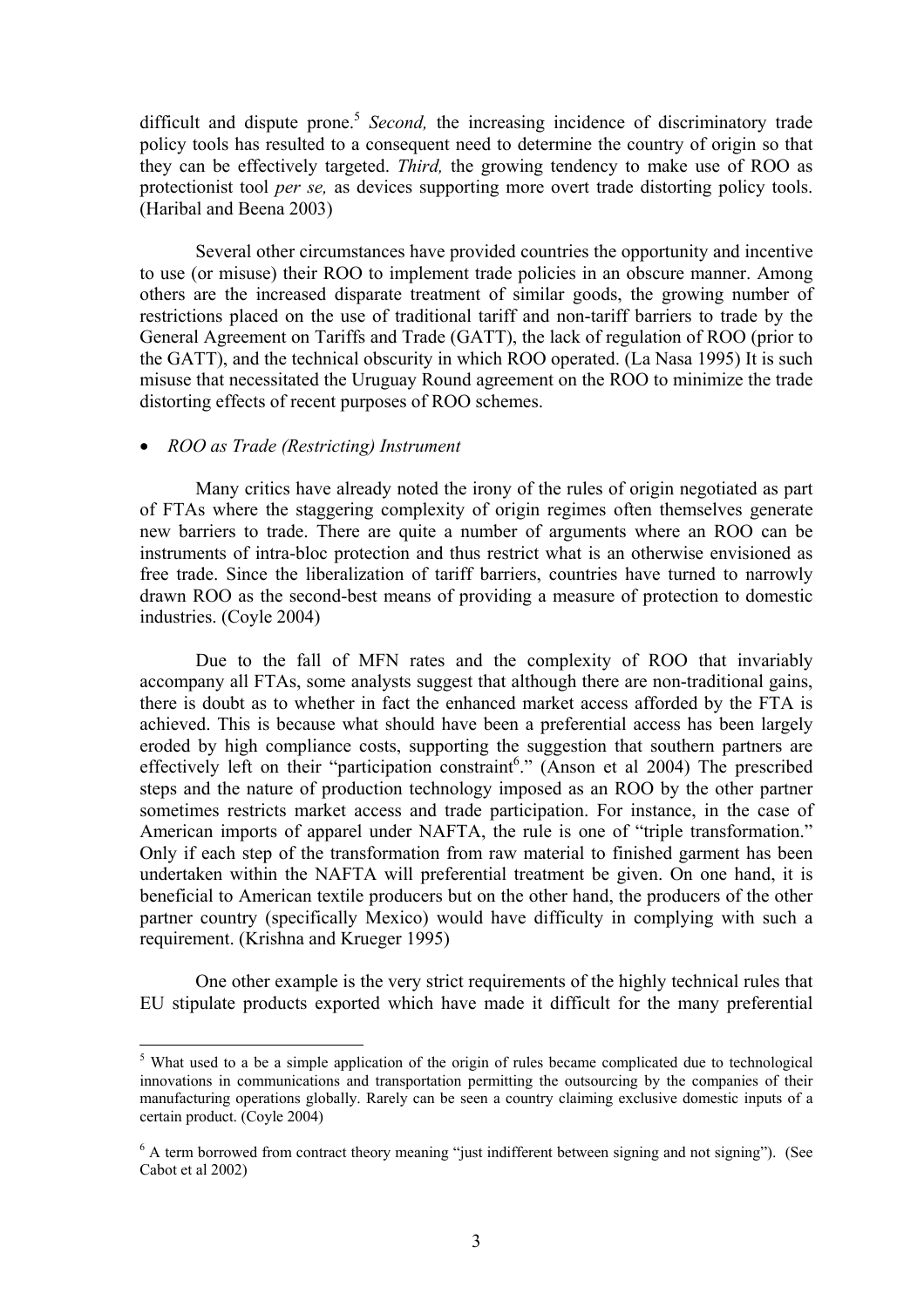trade partners of the EU to meet. This restrictiveness is also compounded by the costs of actually proving origin. The costs may even be higher and positively prohibitive in countries where customs mechanisms are poorly developed. (Brenton and Manchin 2002)

Because of the complex rules of origin, it becomes more profitable to alter production patterns simply to fulfill the rules for market access rather than reduce costs and improve efficiency. (ADB 2002) Hence, producers alike are induced to shift their imports from low-cost third country suppliers to higher cost member sources or develop production facilities in the FTA partner. (Krueger 1993) This becomes a trade diversion case which creates a bias toward economic inefficiency. An illustration is a country with a zero-tariff level pre-FTA could find its producers post-FTA diverting their imports from low-cost third country sources to the partner country in order to be eligible for FTA treatment. (Krueger 1993)

Another important feature of protectionism based on ROO is the so-called "privatization" of trade policy. Individual industries and concerned industrial lobbies play a very important role in determining the level of protection including ROO. The cumbersome administrative process involved and the scope of involvement by the import competing interests, makes the system less predictable as well as less transparent when compared to the overt methods of protection. (Palmeter cited in Haribal and Beena 2003)

## *2. Multilateral Rules of Origin*

One important principle underpinning the WTO is that of non-discrimination or the *mostfavoured nation* clause (MFN principle)<sup>7</sup>. This principle requires a WTO member to give the same level of treatment to all WTO Members (albeit with certain exceptions like that of a FTA or RTA). Comes now the question as to the relevance of ROO in multilateral level especially if given that under MFN, zero tariff is imposed.

It should be kept in mind that even with the elimination of tariff barriers, there remains various non-tariff (administrative) costs of trading goods which differ across countries. One approach is to look at the *substitutability* between tariffs and ROOs. (Cabot et al 2002) Compliance with ROOs either preferential or non-preferential entails additional costs relative to the kind and origin of a particular good. The primary difference thus lies between tariffs and administrative costs. Secondarily, it depends whether such rules are applied multilaterally or preferentially. $8$ 

• *Global Harmonization of ROO* 

 $\overline{a}$ 

The growing significance of ROO as well as the growing complexities of the rules have caused concerns among many as to its trade distorting effects. This has prompted economists and government bureaucrats to make efforts to minimize if not to thwart the

<sup>7</sup> The MFN principle is articulated in GATT:1994, *supra,* Article I: General Most-Favoured Nation Treatment.

<sup>&</sup>lt;sup>8</sup> For instance, although tariff rules are clearly covered by Article I of the GATT, whether the so-called administrative costs in FTAs are covered by the phrase "other regulations of commerce" in Article XXIV remains a question.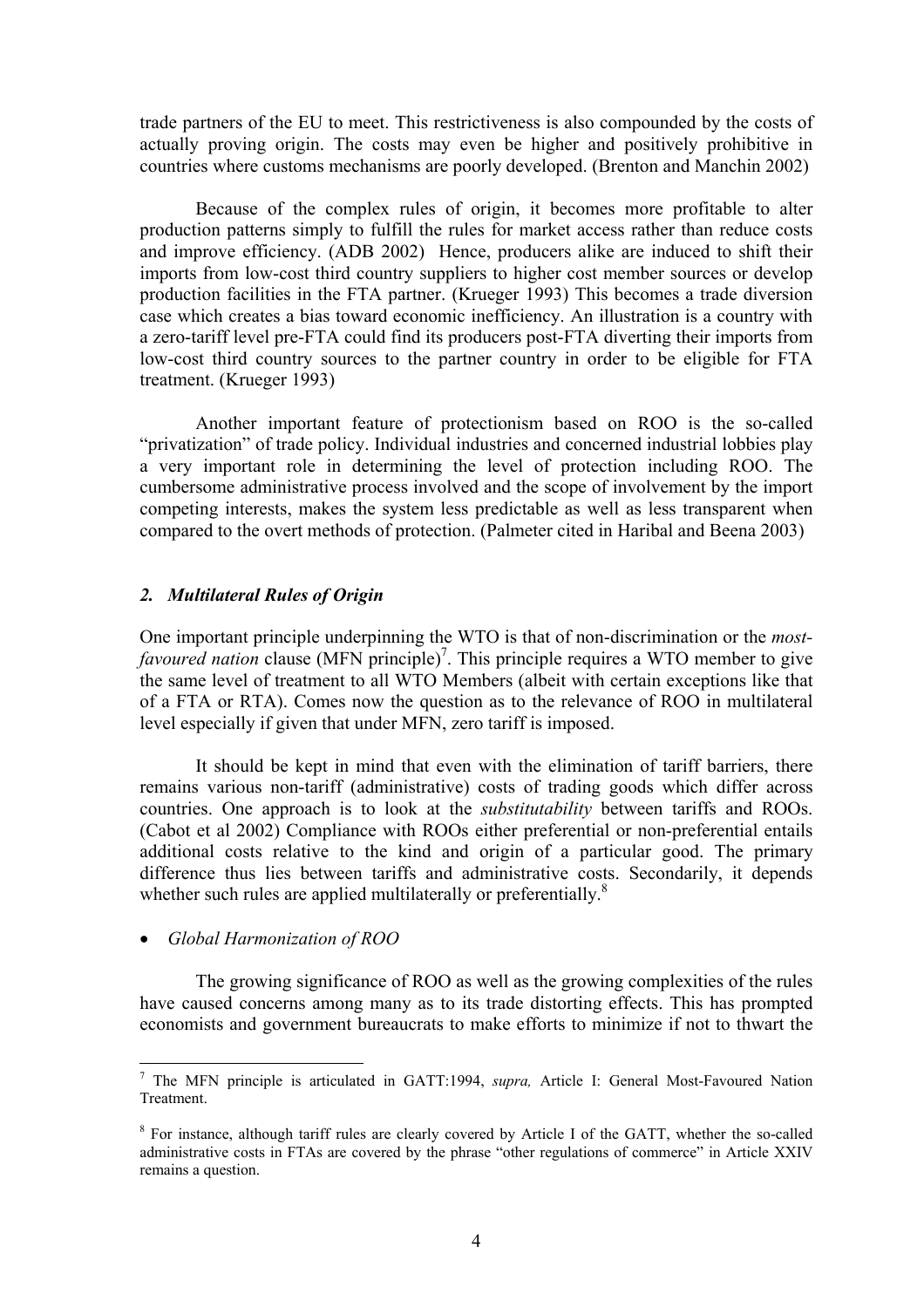effect of the "spaghetti bowl phenomenon<sup>9</sup>." This is the source of fears that the increasing number and expanding coverage of FTAs would result to confusion and difficulties in the administration of overlapping and mutually inconsistent rules of origin requirements. This issue has in fact found its way in the international discussions and efforts were initiated to harmonize origin rules at the global level.

## • *Before the Uruguay Round*

 The first attempt to harmonize ROO was in 1953, through the efforts of the International Chamber of Commerce (ICC) when it submitted a resolution to the Contracting Parties to GATT recommending the adoption of a uniform definition for determining the nationality of manufactured goods. Under the proposal, a product resulting *exclusively* from labor and materials and labor of two or more countries would originate in the country where the product last underwent a substantial transformation. The definition of substantial transformation- which is listed processing that confers a new individuality on the goods, however was for political reasons, not adopted by GATT.<sup>10</sup> (La Nasa 1995)

In the 1970s, another effort for the global harmonization of rules of origin was made. The World Customs Organization (WCO) adopted the Revised Kyoto Convention, an international instrument to standardize and harmonize customs policies and procedures around the world. (Estevadeordal and Suominen 2003) This covers both preferential and non-preferential ROOs, recognizing two basic criteria to determine origin: based on principles of wholly obtained goods and substantial transformation that countries would use in drafting their own ROO. This rule of origin for goods wholly obtained in the originating country has been adopted repeatedly by other trade agreements. (La Nasa 1995) In the 1974 International Convention on the Simplification of Customs Procedures, it provides that the "origin" of the product is the country where the last "substantial transformation" took place. (Coyle 2004)

• *The Uruguay Round* 

 $\overline{a}$ 

For many years, the GATT contained no specific provisions on rules of origin other than Article IX (which deals with marking requirements) as well as GATT's general provisions, such as Article I (MFN Treatment) and Article  $XXIV<sup>11</sup>$ . The ROO as a potential non-trade barrier to trade has not been directly addressed in the WTO until 1994 in the Agreement on Rules on Origin (ROO Agreement). (Coyle 2004) The inclusion of an ROO in the Uruguay Round negotiation has been attributed to the claims that European Communities use ROO to implement politically motivated, trade restrictive and

<sup>&</sup>lt;sup>9</sup> As coined by renowned economist Jagdish Bhagwati, "Spaghetti bowl effect" may arise due to the differential tariff rates for FTA member and nonmember countries. Thus, the ''spaghetti strands'' may emanate out of many different and overlapping directions, with consequent negative welfare effects.

<sup>&</sup>lt;sup>10</sup> This is because some countries wanted a standard international definition of origin and uniform rules for determining the origin of imported goods while another group was skeptical of any kind of international definition of origin because origin was considered to be *inescapably bound up with national economic policies*.

 $11$  Section 5 provides that FTAs shall not increase restrictions on trade with Members who are not parties of the FTA or customs union.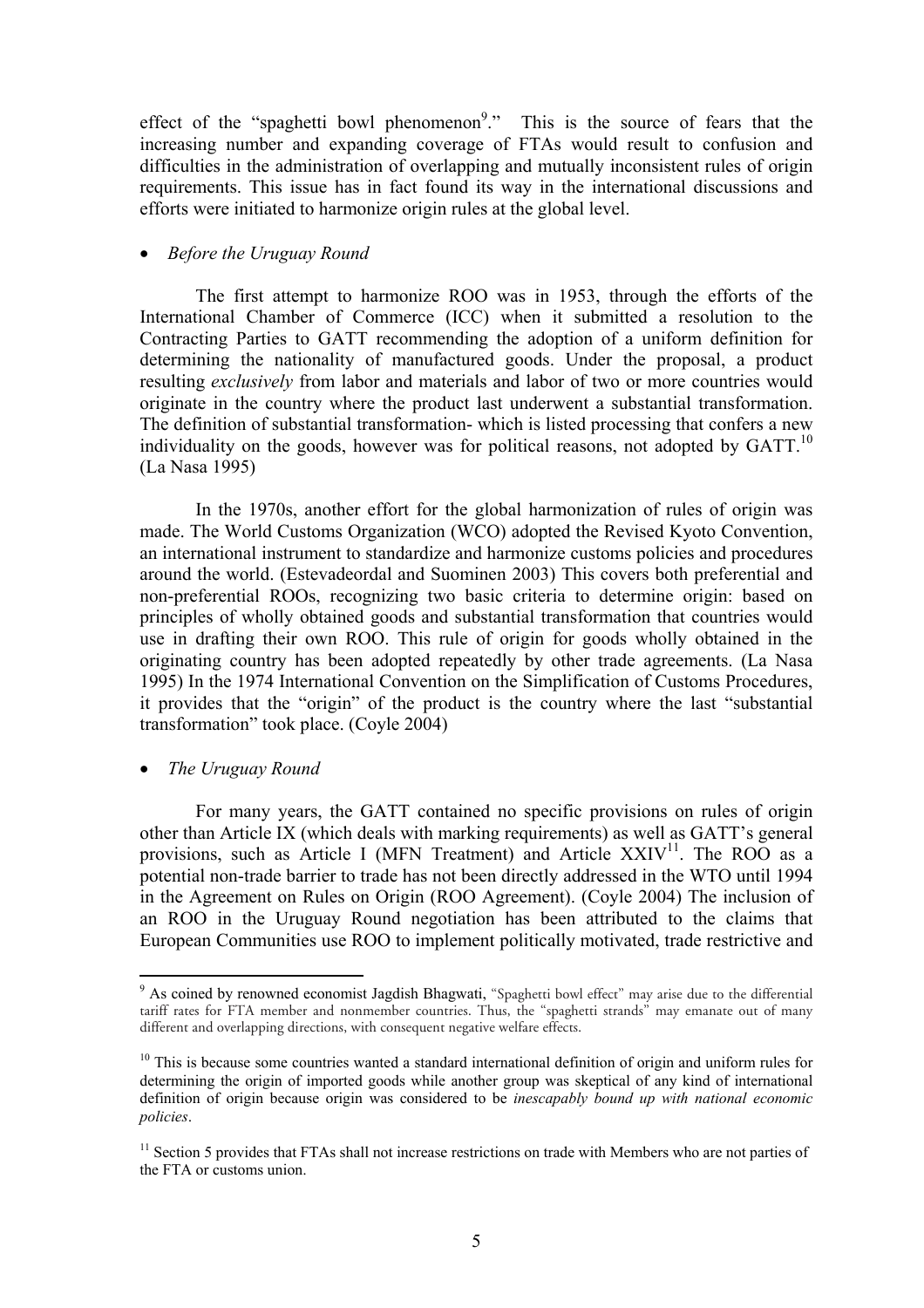trade distortive formulations and interpretations. (La Nasa 1995) Needless to say, it can be said that left alone, the inclusion of ROO in the multilateral agreement is inevitable and is only a matter of time because of the growing trade relevance of ROOs.

## • *The ROO Agreement*

The ROO Agreement was intended to harmonize all the *non-preferential* ROO used by signatory countries into a single set of international rules. (La Nasa 1995) A product specific ROO evolved during the negotiation which put forward specific criteria for substantial transformation with the predominant issue as to *what will* or *will not*  qualify for substantial transformation. Members however have inconsistent positions across product groups with respect to this. Negotiating positions across product sectors are determined by the corresponding national trade interests rather than by any common principle to be adopted in a uniform manner. (Haribal and Beena 2003)

The ROO Agreement provides for four (4) basic principles as follows:

- (1) *Non-discrimination.* ROO must apply equally for all purposes of *nonpreferential* treatment;
- (2) *Predictability.* ROO must be objective, understandable and predictable;
- (3) *Transparency.* ROO must not be used directly or indirectly as instruments to pursue trade policy objectives; and
- (4) *Neutrality.* ROO must not, in and of themselves, have a restrictive, distorting or disruptive influence on international trade.

On the other hand, Annex  $II^{12}$  of the Agreement sets down a number of disciplines applicable to ROO in *preferential* regimes, which provide that ROO should clearly define requirements for conferring origin; based on a positive standard; published in accordance with GATT Article X:I; and applied prospectively.

At this point it is important to note that the Agreement distinguishes (if not focused on one) between preferential and non-preferential ROO. This is relevant taking into consideration the difference of the two general types of ROO.

• *Preferential vs Non Preferential* 

 $\overline{a}$ 

ROOs are classified into two types, one being preferential, and the other nonpreferential. The latter may even be divided further into two: one with respect to unilateral preference like the developed country's general system of preference (GSP) and second involving bilateral or regional trade agreements. As defined earlier, *preferential ROOs* prescribe the conditions under which the importing country will regard a product as originating from an exporting country that receives preferential treatment from the importing country. Simply said, ROOs determine whether a good qualifies for preferential treatment when exported from one member to another. On the other hand, *non-preferential ROOs* are used to distinguish foreign from domestic products for the purposes of application of anti-dumping and countervailing duties, safeguard measures,

 $12$  Common Declaration with regard to Preferential Rules of Origin, Annex II of the Agreement.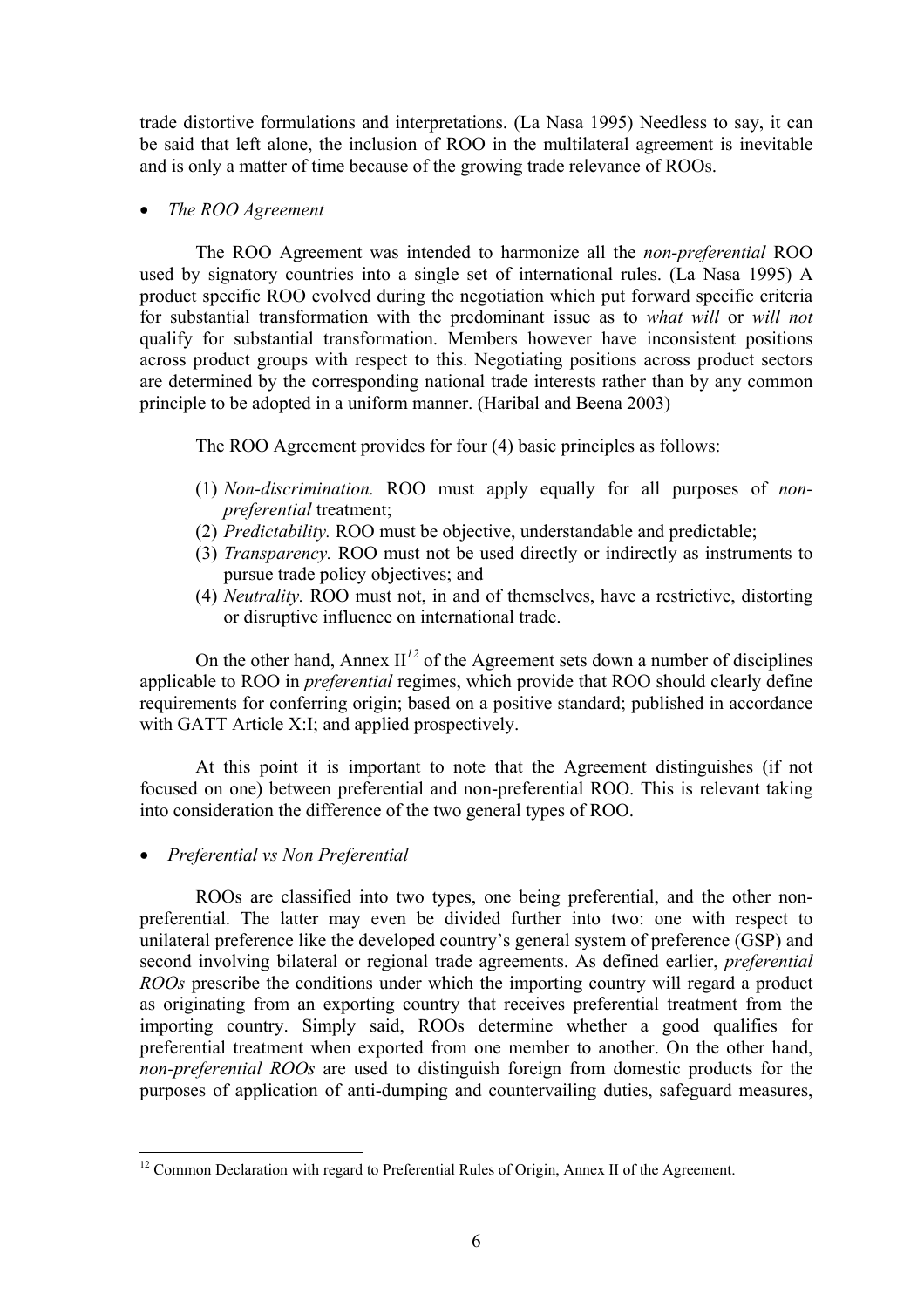origin marking requirements, and/or discriminatory quantitative restrictions or tariff quotas, government procurement, and statistical purposes.

It is quite discernible the harmonization efforts in the WTO through the ROO Agreement are actually limited and effective to the extent of non-preferential ROOs. For instance the prohibition on the use of ROOs as instruments to pursue trade objectives, directly or indirectly, is also limited to *non-preferential* arrangements. Conversely, the FTAs commonly use ROOs on a *preferential basis* and even the Common Declaration (Annex II) does not contain such prohibition. (Coyle 2004) This difference is even magnified by the fact that while the WTO provisions mainly introduce general principles to govern the application of the ROO, ROOs in the RTAs are more detailed. (OECD 2002) This signifies the increasing relevance of ROO in the context of preferential arrangements even if a zero percent MFN tariff rate is agreed upon in the multilateral trade negotiations.

## *3. Preferential Rules of Origin in Regional or Bilateral FTAs*

The proliferation of RTAs has necessarily been accompanied by proliferation of ROO. (Haribal and Beena 2003) Alongside this increase in number is the growing complexity and numerous variations of ROOs are adopted. (See Box 1) This is especially true in the case of a ROO between developed and developing country (although a select few are accorded some sort of special treatment). This is what they call a vertical type FTAs, *North-South* involving on one hand, a rich Northern partner and on the other hand, substantially poorer Southern partner. An examination of the new and emerging RTAs supports this contention.

#### **Box 1. Trends in Regional ROO Regimes**

The EU is known to have been designing very touch origin regulations for certain strategic industries to ward off competition from non-member producers. (Haribal and Beena 2003) Nevertheless, the ROO regimes across EU are highly uniform largely due to the European Commission (EC)'s recent drive to harmonize the EU's existing and future preferential ROO regimes in order to facilitate the operations of EU exporters dealing on multiple trade fronts. The harmonization efforts culminated in 1997 in the launch of the Pan-European (PANEURO) system which established identical ROO protocols and product specific ROO across the EU's existing FTAs, providing for diagonal cumulation among participating countries. The PANUERO ROO have since become incorporated in the EU's newer FTAs.

Unlike the EU, there is much more variation across ROO regimes in the America. There's the Latin American Integration Agreement (LAIA) which uses a general rule across the board for all tariff systems (a change in the tariff classification at the heading level or alternatively, a regional value added of at least 50 percent of the FOB export value). On the other hand is the 150-page long NAFTA ROO (which in turn is used as a reference point for US-Mexico and Canada's negotiated FTAs as well as the blue print for the FTAA  $ROOs<sup>13</sup>$  Falling between the two are the Mercusor ROOs and the Central American Common Market, mainly based on

 $\overline{a}$ <sup>13</sup> Notably however, US bilateral FTAs with Jordan and Israel diverge markedly from the NAFTA model operating on VC alone while ROO with Singapore, Chile and South Korea features a high degree of selectivity NAFTA-like.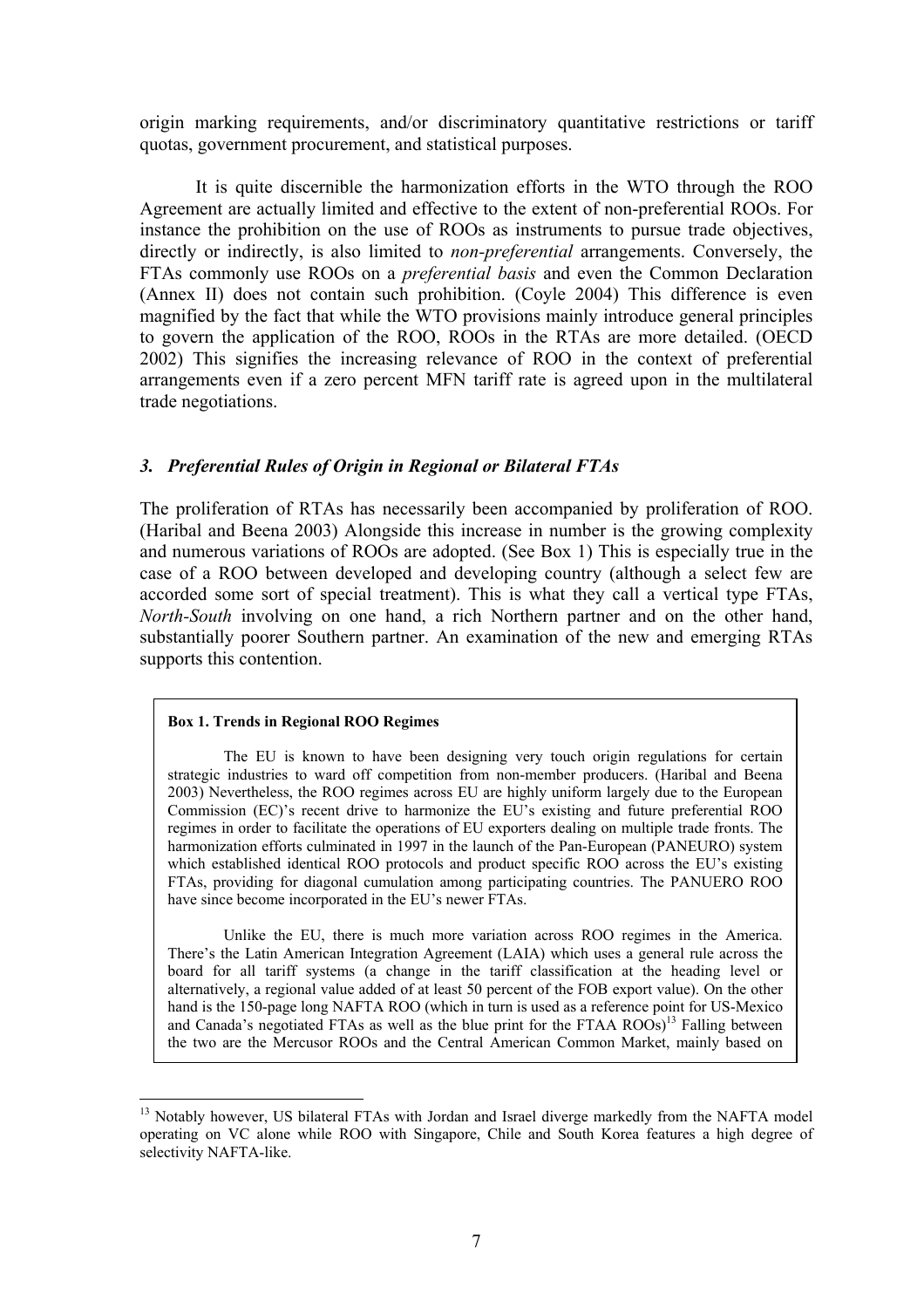change in heading and different combinations of regional value content and technical requirements, the latter chiefly on change in tariff classifications.

In contrast to the relative complexity of EU and Americas ROOs, Asian FTAs have more general ROOs, the ASEAN Free Trade Area (AFTA)<sup>14</sup>, Australia-New Zealand Closer Economic Relations Trade Agreement (ANZCERTA)<sup>15</sup>, Singapore-Australia Free Trade Area (SAFTA) as well as the South Pacific Regional Trade and Economic Cooperation (SPARTECA)<sup>16</sup> in the Asia Pacific among others are based on across the board VC rule. Some agreements allow or require the ROO based on import content and most also specify an alternative ROO based on the CTC criterion. Nevertheless, evolving FTAs have engaged in NAFTA or PANEURO like sectoral selectivity regime like that of the Japan-Singapore FTA. (Estevadeordal and Suominen 2003; ADB 2002)

## *4. Types of Rules of Origin*

 $\overline{a}$ 

The criteria adopted in ROOs take a variety of forms. This could be a simple change in tariff classifications to substantial transformation; or requirements for a specified percentage of the commodity's sales price must consist of value added in the partner country; and specification of a percentage of purchased parts and components that must be purchased from the Common Union (CU) or FTA members. (Krueger 1993) In general, there are at least three  $(3)$  standards considered by ROO negotiators, namely – wholly obtained criteria<sup>17</sup>, minimal operation criteria<sup>18</sup> and substantial transformation *criteria19.* 

The traditional substantial transformation rule captures the heart of the meaning of the ROO in a simple, concise way. This term has come to mean the determination of origin based on common law, reasoning from case to case. (Krishna and Krueger 1995) Among its many advantages include flexibility, evolution over time, and development through application to specific facts in an adversarial situation where interested parties are represented. However its disadvantages are inconsistent applications, discretionary nature and the costs of making an origin determination under it. The adoption or rejection of

<sup>&</sup>lt;sup>14</sup> AFTA's rules of origin allow a good to be considered as originating in a member country (i) if it is wholly produced in a member country or (ii) if the value of the materials from a member country makes up at least 40% of the free on board value and if the final manufacturing process takes place in a member country.

<sup>&</sup>lt;sup>15</sup> ANZERTA's rules of origin specify that 50% of the factory or works costs of the goods should be made up from expenditure on inputs or contents originating in the area. They impose the additional restriction that the last process of manufacture should have occurred in Australia or New Zealand.

<sup>&</sup>lt;sup>16</sup> SPARTECA's rules of origin are unusual in that excess local content from some SPARTECA qualifying goods can be transferred from goods with over 70% local content to help otherwise nonqualifying goods (between 35% and 50% local content) to meet the 50% local content requirement.

 $17$  Applies to goods that are domestically produced only in a specific country.

<sup>&</sup>lt;sup>18</sup> For simple processing that is negligible in origin determination.

<sup>&</sup>lt;sup>19</sup> More than two countries are involved in the production of goods and their origin will be conferred upon the country where the last substantial transformation took place.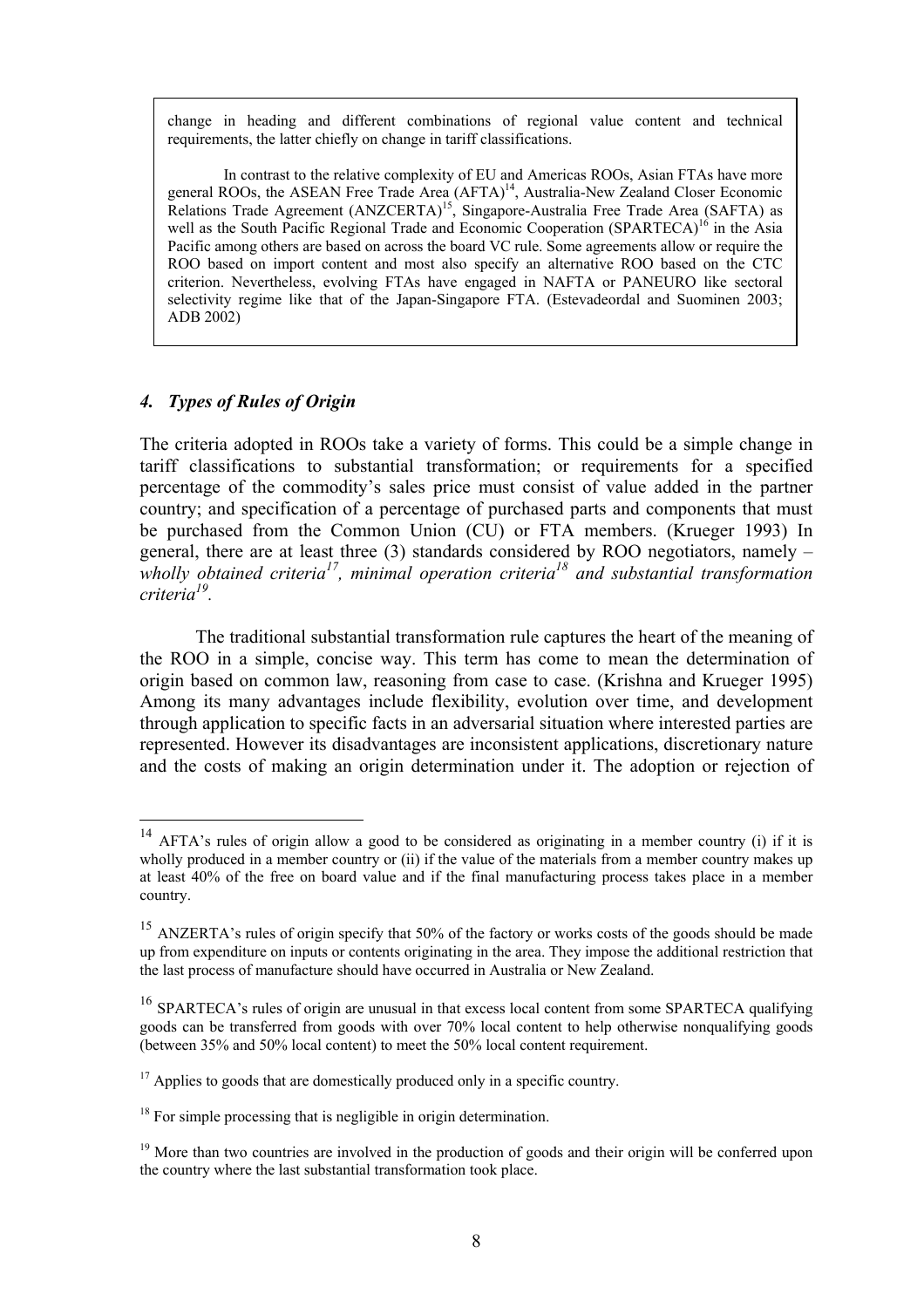substantial transformation as a method of determining origin depends on which principle one puts more value on: *flexibility* or *certainty*. (La Nasa 1995)

In practice, three main methods are used to determine whether substantial transformation has occurred. The first is the *value-added measure*, which refers to the (minimum) percentage of value added created at the last stage of the production process (also the *domestic content test*)<sup>20</sup>. The second is the *tariff-heading criterion*<sup>21</sup>, whereby origin is conferred if the activity in the exporting country results in a product classified under a different heading of the customs tariff classification of the Harmonized System of Tariff Nomenclatures, than its intermediate inputs. This criterion is comparatively simple and predictable, but trade classification systems have not been designed with the objective of distinguishing substantial transformation. The third is the *specified processes* or *technical test*, 22 which determines, on a case-by-case basis, specific production activities or specific processing operations that may confer originating status. This prescribes certain production or sourcing processes that may (positive test) or may not (negative test) confer originating status. (UNCTAD 2002)

There are other types of test utilized for different types of products. Some FTAs also apply so-called "hybrid tests" which require both a minimum percentage of domestic value-added content *plus* a change in tariff classification for a product to undergo a "substantial transformation." (Coyle 2004) Given that there are no internationally agreed standards, an importing country can vary rules of origin according to its trading partners and products.

Several typical features of preferential ROO can influence whether or not origin is conferred on a product and hence determine the impact of the scheme on trade flows Examples of these are provisions allowing a certain degree of *de minimis*, the roll-up principle and various types of cumulation. The *de minimis rule* allows for a specified maximum percentage of non-originating materials to be used without affecting origin. *Roll-up or absorption principle* allows materials that have acquired origin by meeting specific processing requirements to be considered originating when used as input in a subsequent transformation. (Estevadeordal and Suominen 2003) Finally, cumulation (also known as *accumulation*) is a trade policy tool that permits countries to use inputs from a specific country or group of countries without affecting the origin of the products. In essence, cumulation provisions permit inputs to be obtained from *outside* the FTA and be

 $\overline{a}$ 

<sup>&</sup>lt;sup>20</sup> The value-added test yet simple and precise can be very costly because to comply with a value-added rule differences in calculation method, fluctuation in values and the compliance costs, the value-added rule requiring tracing, a manufacturer of a complex product would need a highly sophisticated inventory and accounting system to adequately ensure that particular goods contain specific local components at specific values. (La Nasa 1995)

<sup>&</sup>lt;sup>21</sup> While the Harmonized System reflects the most sophisticated and refined tariff classification system, its primarily designed for the dual purposes of commodity classification and compilation of statistics. (La Nasa 1995)

<sup>&</sup>lt;sup>22</sup> This is as good only as a supplemental test of origin because of its rigidity and difficulty of defining a process test for the enormous array of products made and the continuous need to update these rules for new products and technological advances in production. This process is also highly susceptible to capture by industry lobbying groups, because drafters and administrators would have to rely upon the industry for information. Lastly, negative technical tests leave large gray area, in that they only delineate which processes do not confer origin. (La Nasa 1995)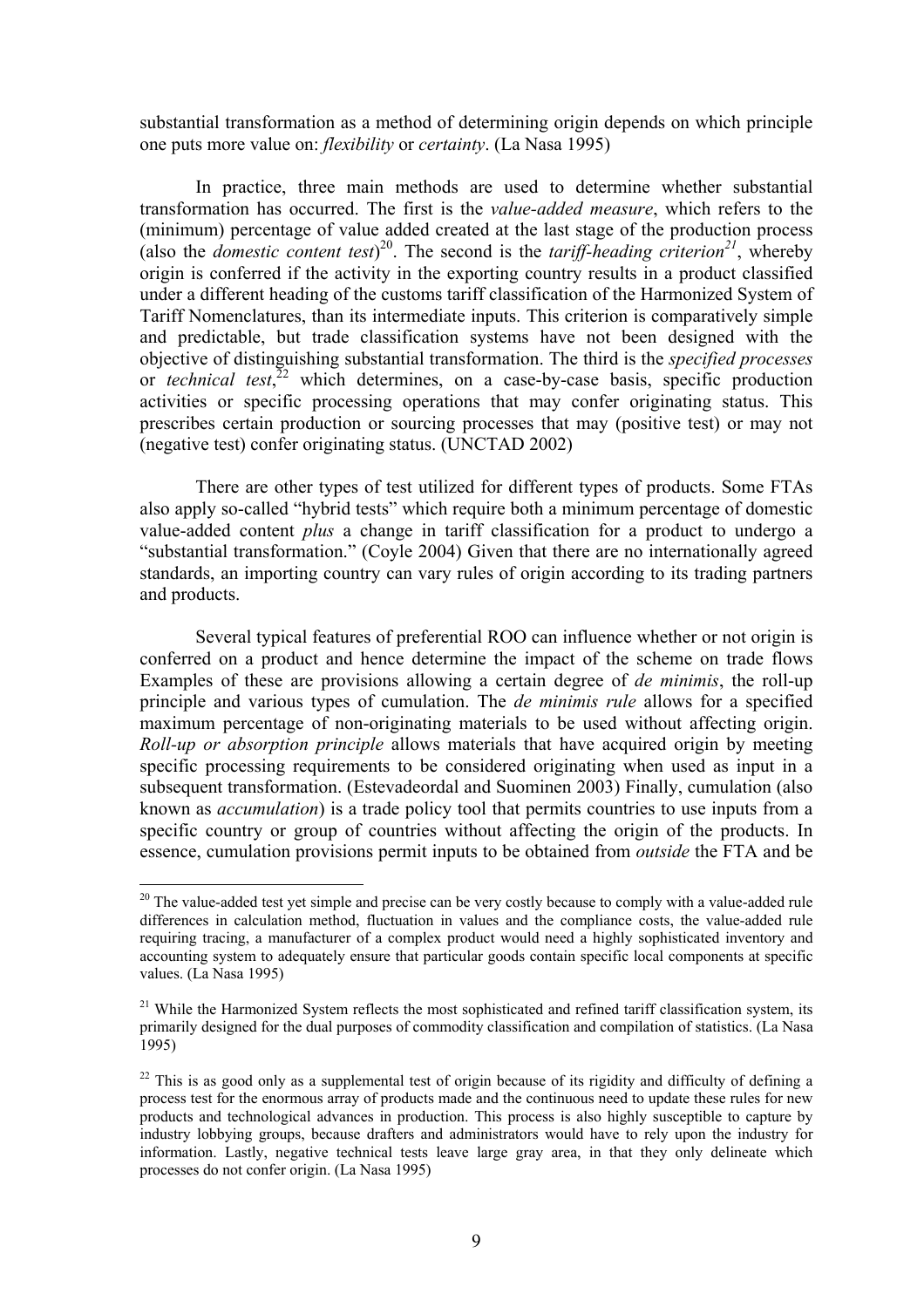counted as *domestic* for the purposes of determining the origin of the product. (Coyle 2004)

There is a growing trend of the use of the cumulation<sup>23</sup> type of ROO in particular, the *diagonal cumulation* which expands the geographical and product coverage of an ROO regime in FTAs. The traditional interpretation of this diagonal cumulation is to permit three or more countries to effectively merge their individual bilateral treaties into a single comprehensive FTA in which inputs can be sourced anywhere within the network. The issue raised however is whether this should benefit a non-party to the FTA as in the case of US-Singapore Integrated Sourcing Initiative (ISI). (see Box 2) (Coyle 2004)

#### **Box 2. US-Singapore FTA: Integrated Sourcing Initiative (ISI)**

The ISI, declared to be the "most significant economic aspect<sup>24</sup>" of the FTA, exempts certain goods from having to prove that they originated in the United States or Singapore when passing through customs, thereby reducing the administrative costs associated with shipping these goods from one country to another.

The impressive level of economic integration in so-called growth triangle (Singapore-Malaysia-Indonesia), prompted the negotiators on both sides of US-Singapore FTA to include a means by which businesses operating in Singapore could continue to take advantage of the complementarities between Singapore and Indonesia. This ROO type is now known in the region as the ISI. For example, if an Indonesian manufacturer (or any non-signatory third party WTO member for that matter) would want to export to US, even with zero tariff, it could consider exporting first to Singapore then to US to avail of the exemption from administrative cost of proving origin. Furthermore, the ISI in effect represents an opportunity for non-WTO members to take advantage of any variations in tariff rates between Singapore and United States.

 ISI was seen as an additional step towards establishing a simplified global sourcing regime for certain types of IT products. It is also aimed at muting criticism of Singapore within the ASEAN for entering into FTA with United States by offering to other countries in the region the opportunity to take advantage of the FTA. On the other hand, this will also permit US multinationals operating in Singapore to capture existing complementarities within the Growth Triangle aside from limiting extra red tape, fees and paperwork. (Coyle 2004)

#### • *ROOs in Textiles and Clothing*

 $\overline{a}$ 

It is mainly with respect to sensitive sectors, like textiles and clothing, agricultural and automotive products where the comparison of RTA schemes with the situation that would have prevailed without them leads to concerns of protectionist capture. (OECD

<sup>23</sup> There are three types of cumulation. *Bilateral cumulation* operates between the two FTA partners and permits them to use products that originate in the other FTA partner as if they were their own when seeking to qualify for preferential treatment. *Diagonal cumulation* means that countries tied by the same set of preferential origin rules can use products that originate in any part of the area as if they originated in the exporting country. *Full cumulation* provides that countries tied by the same set of preferential origin rules among each other can use goods produced in any part of the area, even if these were not originating products. (Estevadeordal and Suominen 2003)

<sup>&</sup>lt;sup>24</sup> Statement made by US Ambassador to Singapore Frank Lavin.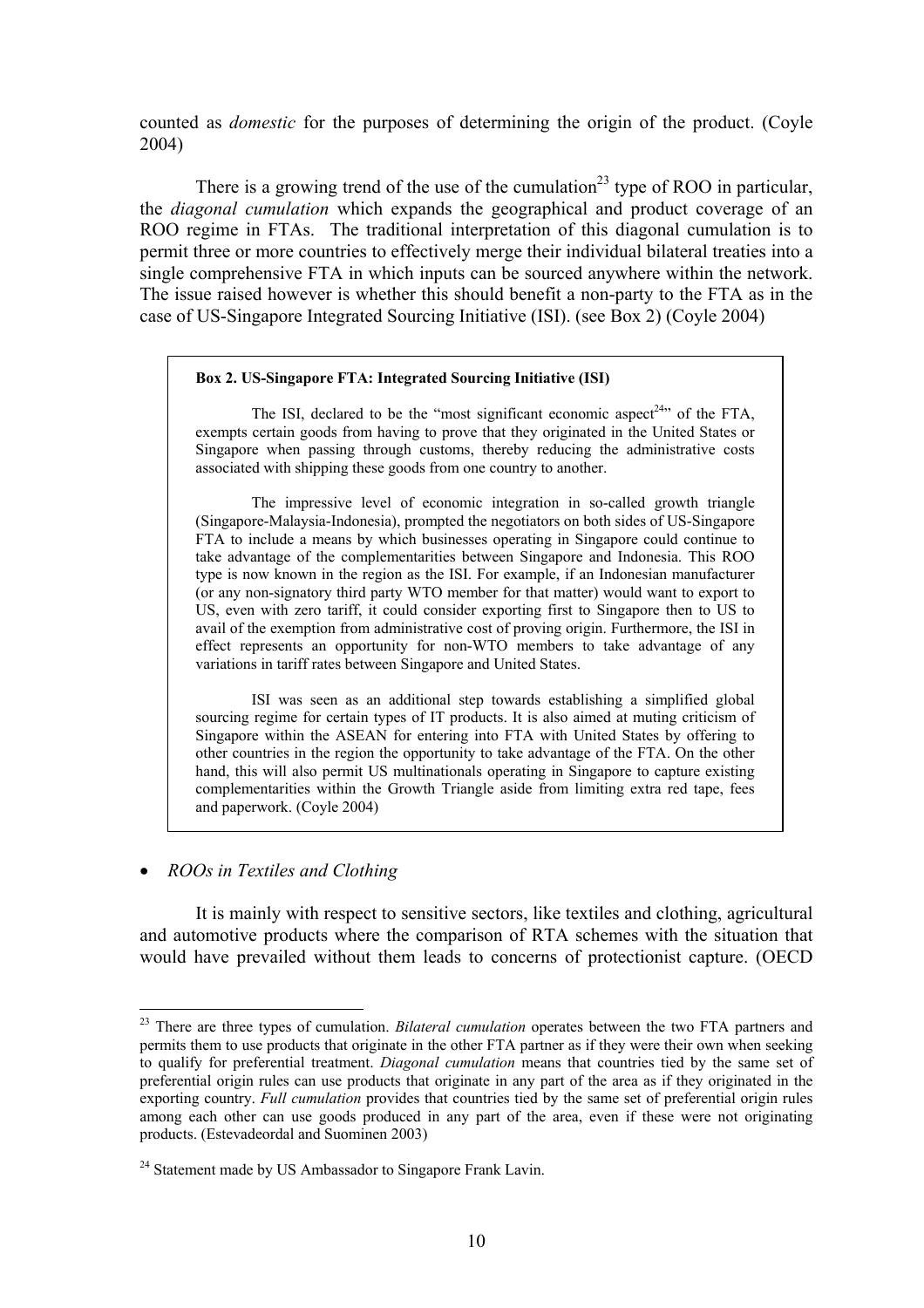2002) Particularly in the case of textiles and clothing, the ROO is especially relevant with the recent elimination of quota allocation in the Multi-Fibre Arrangement (MFA).

NAFTA's ROO regime is particularly complex and the most complicated rules apply to special cases, including the so-called "maquiladoras"<sup>25</sup> and the special regime covering textiles and clothing. The basic rules are so-called "*yarn forward*" and "*fiber forward*" rules according to which textiles and clothing products are deemed originating provided they are made of yarn or fiber produced in the area which would include all the cutting and sewing. (Krueger 1993) Apparel products imported into the US must satisfy a "*triple transformation*" rule requiring domestic content at each one of three transformation stages: *fiber to yarn*, *yarn to fabric* and *fabric to garment*. (Cadot et al 2002) An examination of US ROOs would contain these rules although there are some 3rd country allowances to countries like Israel, Morocco and Jordan.

## *5. Recurring ROO Issues*

 $\overline{a}$ 

## • *Issue of Spaghetti Bowl Effect*

The technical nature of the ROO is already in itself a difficult concept but the variations of its standards across FTAs (as discussed above) have made it more perplexing. The labyrinthine rules of origin have undeniably made international trade more costly and complex. (WTO 2003)

Precisely it is the number and disparities of ROOs which are the foundation for the argument of *spaghetti bowl effect.* Such overlapping and inconsistency of the ROO systems adopted is relatively important with respect to the issue of trade facilitation. The impact is great among exporters who have different markets abroad, importers of materials for the purpose of re-exporting products, and government administrators of customs.

**Administration.** Various ROO regimes diverge in their administrative requirements which would entail divergent demands among exporters and importers alike. Usually, a certification serves as a verification of the origin of a given product, hence the type of certification adopted have implication on the facilitation of trade. Some types (as in the case of EU' two-step system) require heavier involvement by the exporting country government and increase the burden of the exporters. On the other hand, there is the increasing adoption of a "self-certification" model (certified by a public or a private umbrella entity approved by the government) which entails lower administrative costs to exporters and government by transferring the burden of proof of origin to the importers themselves. (Estevadeordal and Suominen 2003) Again, the difference in the rules adopted by countries entails confusion and more often results on the limitation of potential market depending on its consistency with one's domestic policies.

In the case of administration, another issue aside from cost is the arbitrariness in the process. Verification of origin is generally done at the national level in accordance

<sup>&</sup>lt;sup>25</sup> Maquiladoras is a term referring to production units doing offshore assembly work for the US market. Generally, they are US owned companies enjoying preferential tariff treatment in the US before and even during the early years that NAFTA was formed. (Cadot et al 2002)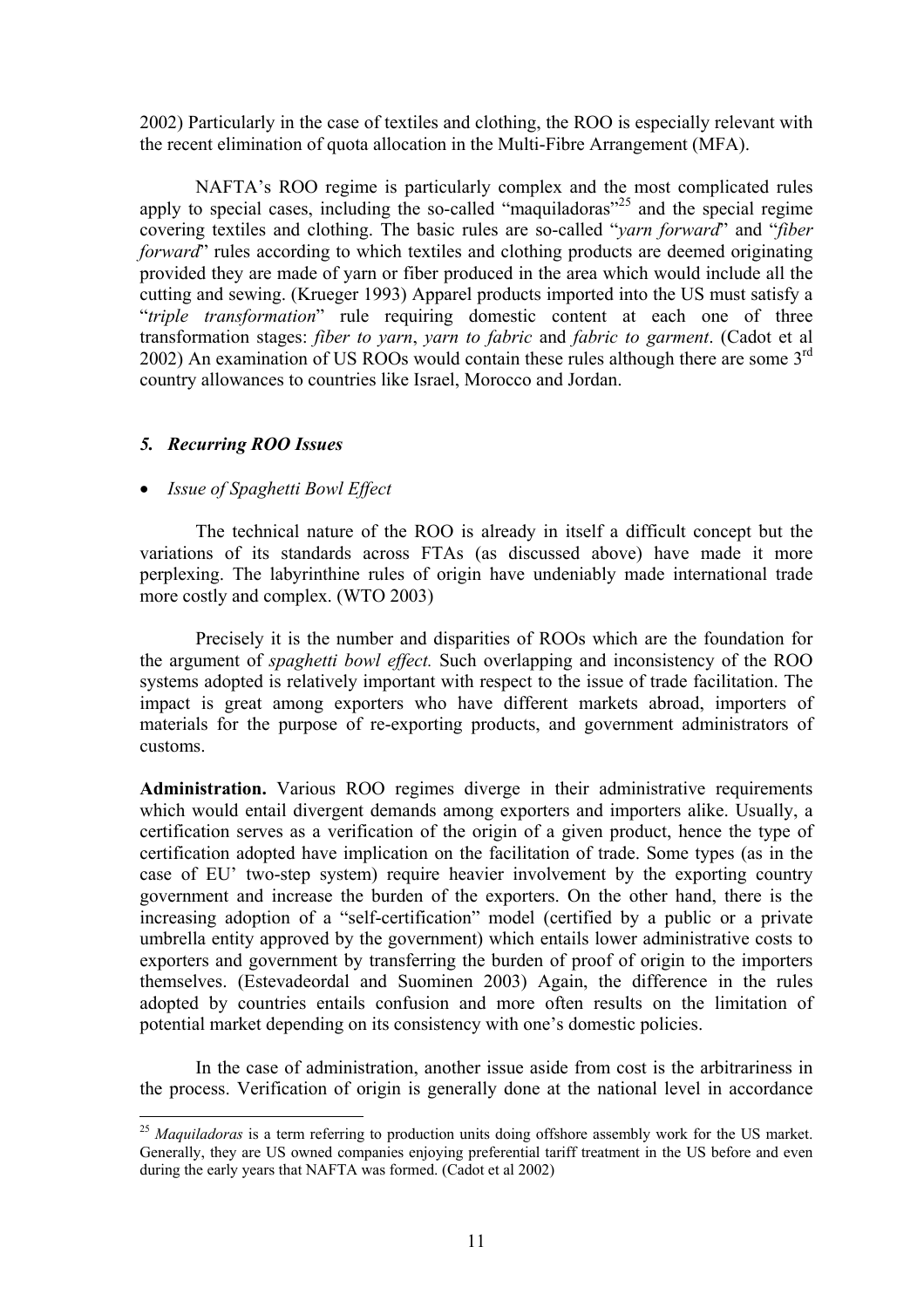with guidelines agreed upon in the ROO of the FTA. This mechanism creates several sources of rents, as the guidelines for valuing the final product and the domestic inputs are generally vague and can thus be manipulated and interpreted differently by national authorities, which have wide discretion in applying these rules (or even in the case of valuation of inputs). (ADB 2002)

On the contrary, there is a greater tendency and more logical for countries engaging in numerous FTAs to adopt uniform rules of origin to protect and promote their country's interests. If this is the case, a more consistent and harmonized rules of origin would eventually evolve for all the preferential and non-preferential purposes. The next and more relevant issue would be what the appropriate model should be. Should the policy be more towards more restrictive or lax ROO rules?

## • *Issue of differential impact of restrictive/lax rules*

ROO can either facilitate or restrict trade depending on the adoption of permissive or restrictive rules. ROOs in this regard become more of a trade instrument.

Many commentaries have argued that ROO in the FTAs are themselves hidden protection since ROO are negotiated industry by industry and there is enormous scope for well-organized industries to essentially insulate themselves from the effects of the FTA by devising suitable ROO. (Krishna 2005) In this era of global trade production, rules of origin can serve as an extremely effective means of protectionism in at least two ways:

"*First*, overly restrictive definitions or applications of preferential rules of origin may deny trade preferences to products that last underwent substantial processing in a favored country or trading area by holding that the product did not originate in the favored country. *Second*, overly liberal definitions and applications of non-preferential ROO will extend countryspecific trade restrictive measures to products otherwise exempt from them by holding that the product, even though it last underwent substantial processing in a third country, originated in the disfavored country." (La Nasa 1995)

**Level of Restrictiveness.** The level of stringency of ROOs may increase due to the following provisions-- the preparation of a separate listing of operations that are in all circumstances considered insufficient to confer origin such as simple operations of cleaning, packaging and labeling; the prohibition of duty drawback which preclude the refunding of tariffs on non-originating inputs that are subsequently included in the final product exported to a FTA partner market; and the imposition of high administrative costs. (Estevadeordal and Suominen 2003)

An analysis of the recent FTAs suggests that the restrictiveness of ROOs are more often than not caused by political economy variables that arbitrate the level of tariffs. This has been suggested in the case of developed countries, the EU and the United States. A report of the Australian Productivity Commission found that rules of origin laws under the two Australian FTA with United States and Thailand would be some of the most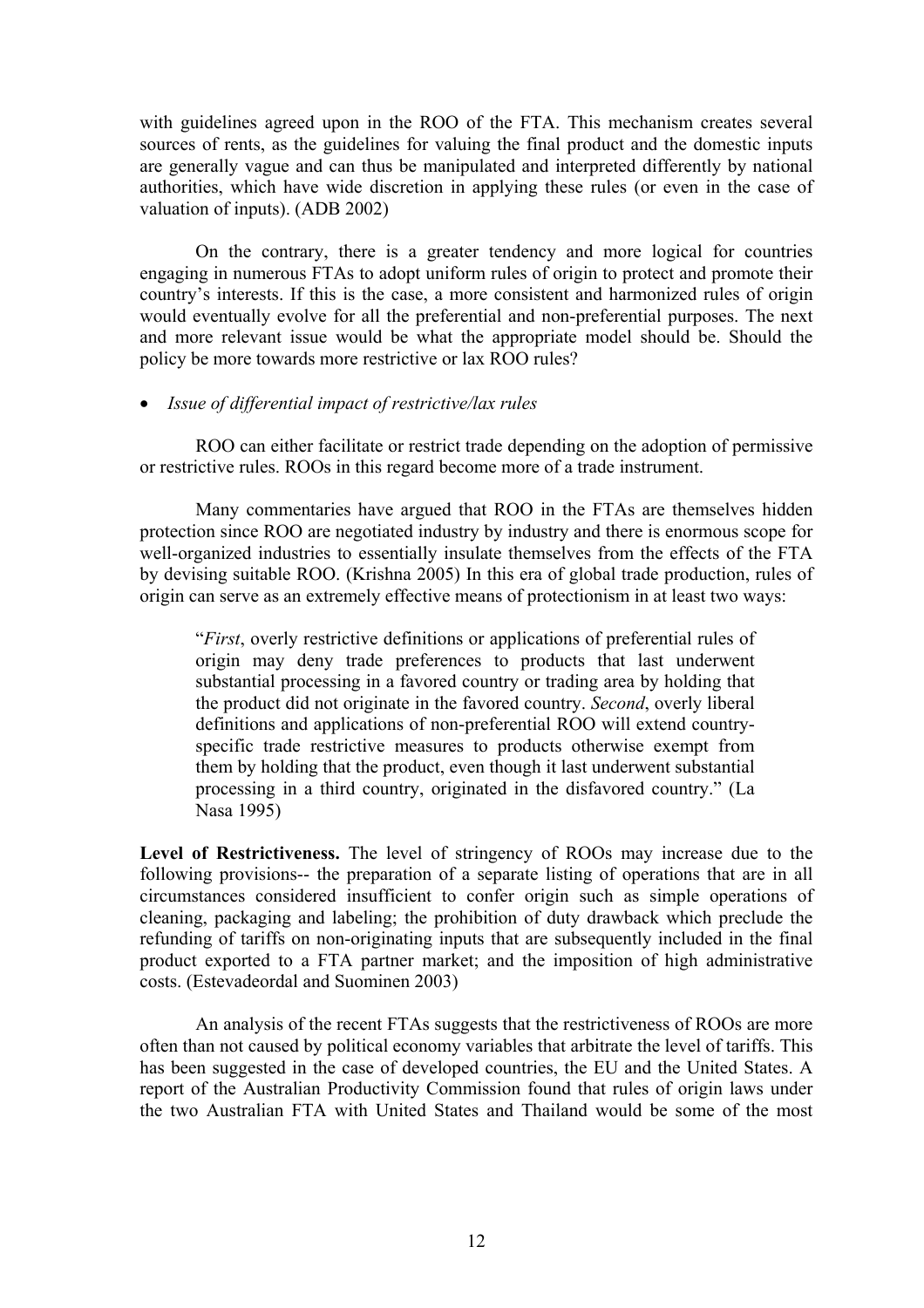restrictive in world trade.<sup>26</sup> Further evidence suggests that agricultural products and textiles and apparels are marked by a particularly high restrictiveness score in each regime. (Estevadeordal and Suominen 2003)

## • *Issue of Investment diversion*

Often times, the rules in determining the origin of goods traced among members are important determinant of specialization patterns in preferential trade agreements.

When the rules of origin are more restrictive than necessary to prevent trade deflection, they creates an incentive to increase the amount of intermediate and final good manufacturing, processing and assembly done within the preferential area at the expense of the facilities in the other country which would otherwise have a comparative advantage. Firms base their decisions on production and location on country's trade protection creating an incentive for trade diversion in favor of a particular FTA if only to avoid border duties. (ADB 2002) Furthermore, this may encourage intra-FTA producers to shift to suppliers in the cumulation area. (Estevadeordal and Suominen 2003) This distortion causes an inefficient allocation of global resources. (La Nasa 1995)

## *6. Framework for ROO Best Practices*

In a world where goods are produced from different parts around the world, there is no single correct definition of origin. (La Nasa 1995) And so apart from the harmonization efforts of the WTO, several initiatives have been taken by different regional groupings if only to agree on a system beneficial to all.

Endorsed at the APEC Ministers meeting<sup>27</sup> in Santiago, are the best practices for RTAs/FTAs to help ensure that FTAs and RTAs now under negotiation among APEC Members maximize trade creation and minimize trade distortion, are WTO-consistent and go beyond WTO commitments in certain areas.

Among these best practices is having simple rules of origin that facilitate trade, with the following principles:

- To avoid the possibility of high compliance costs for business, there is a need for ROOs that are easy to understand and to comply with. Wherever possible, an economy's ROOs are consistent across all of its FTAs and RTAs.
- In recognition of the increasingly globalized nature of production and the achievements of APEC in promoting regional economic integration ROOs that maximize trade creation and minimize trade distortion should be adopted.

While it is difficult to derive specific recommendations with regard to the best practice approach to the design of ROO, certain general propositions have been made:

 $\overline{a}$ 

 $\frac{^{26}}{^{27}}$  www.news.com.au December 12, 2004.<br><sup>27</sup> 16<sup>th</sup> APEC Ministerial Meeting in Chile, 2004.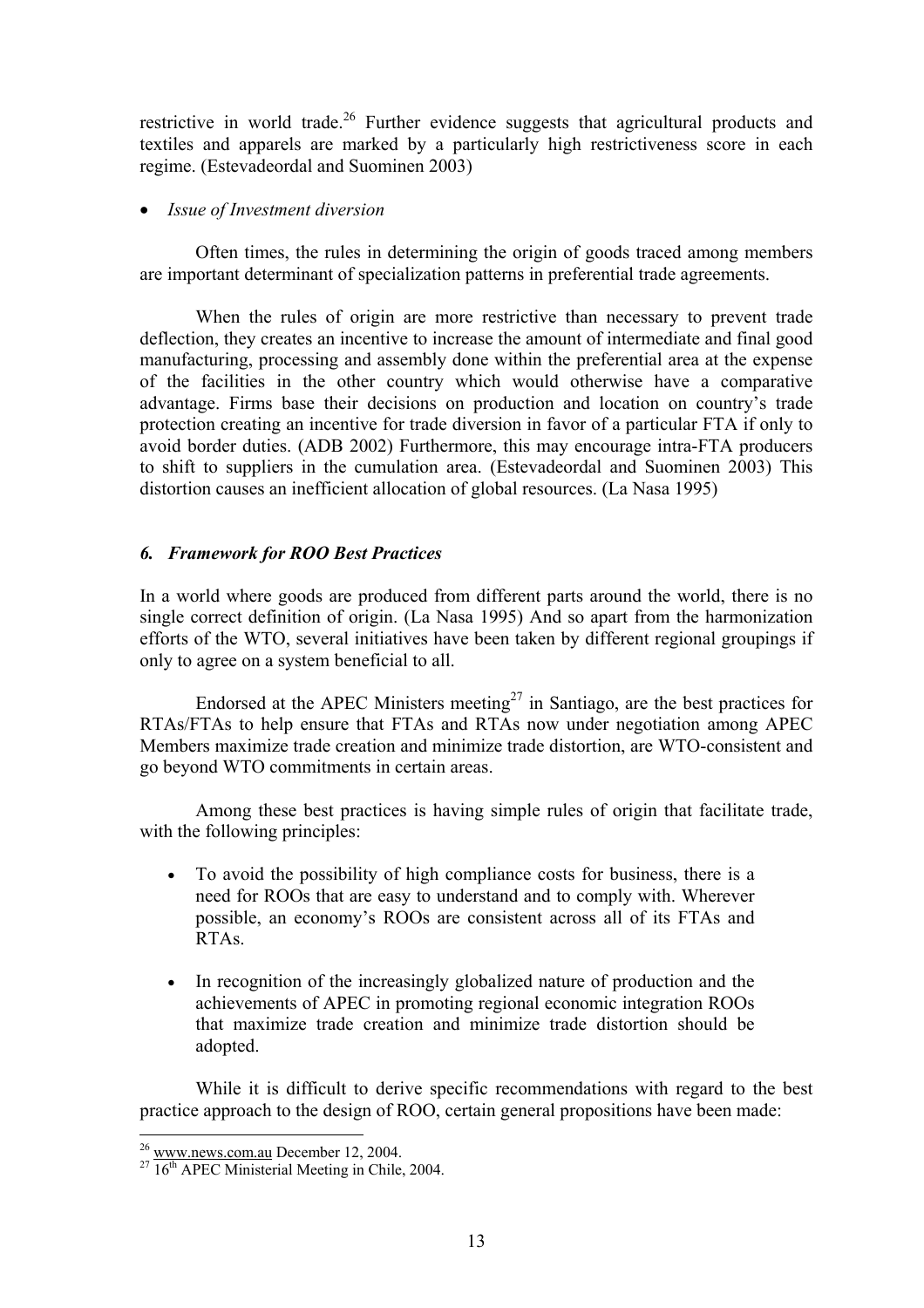- (a) The ROO should be simple but precise, transparent and to the extent possible, predictable and stable. The burden most of the time fall particularly heavily upon small and medium sized firms and upon firms of low-income countries.
- (b) They should be designed to have the least trade distorting impact and should not become a disguised non-tariff barrier to trade.
- (c) As much as possible, the rules should be consistent across products and across agreements. The greater the inconsistencies, the greater the complexity of the system of ROO both for companies and for officials administering the various trade schemes. (Brenton 2003)

It can be observed that these propositions are actually the same as the basic principles enunciated in the WTO ROO Agreement namely, *transparency, predictability, neutrality,* and *non-discrimination*. Since the latter applies to non- preferential ROO, would this mean an adoption of a harmonized ROO for all preferential agreements? This should not necessarily be the case. FTAs/RTAs are required to cover "substantially alltrade" to be WTO consistent, and should result in a more or less similar coverage for all countries engaging in bilateral or regional trade agreements. However, in practice, a country would tend to suit its FTA to serve the different purposes it might have in dealing with its FTA partners. Negotiation itself is mainly politically motivated and so the coverage of each trade agreement is expected to be different and the rules to govern also varies. As much as there is the need for simplicity and flexibility, the efficacy of these rules against rent-seekers should not be compromised.

### • *Simplicity vs Efficacy*

There is a consensus that the movement should be towards more simple and unrestrictive ROO. Ideally, ROO should as far as possible be neutral in their impacts on trade flows. (Scollay 2003) Simpler ROO will help promote regional trade and international competitiveness of member states.

This is also of particular relevance in compliance with and administration itself of trade and customs procedures. To minimize the potential for unproductive rent-seeking and corruption, a simple and transparent ROO is important. (ADB 2002)

#### • *Flexibility*

Internationalization of production and accompanying technological changes would require periodic revision of the ROO, especially in product groups where technologies and production processes change fast. ROO should be flexible enough to accommodate these changes. Otherwise, it will entail unnecessary waste of time and opportunity losses.

On the other hand, there should be some sort of safety nets or safeguards against the tendency of "privatization" of trade policy brought about by the need for periodic revision. There should at least be some well-defined procedures or guiding principles for introduction of amendments in the harmonized ROO. This is because the consequent uncertainty regarding ROO would add to the burden of negotiators from developing countries. (Haribal and Beena 2003)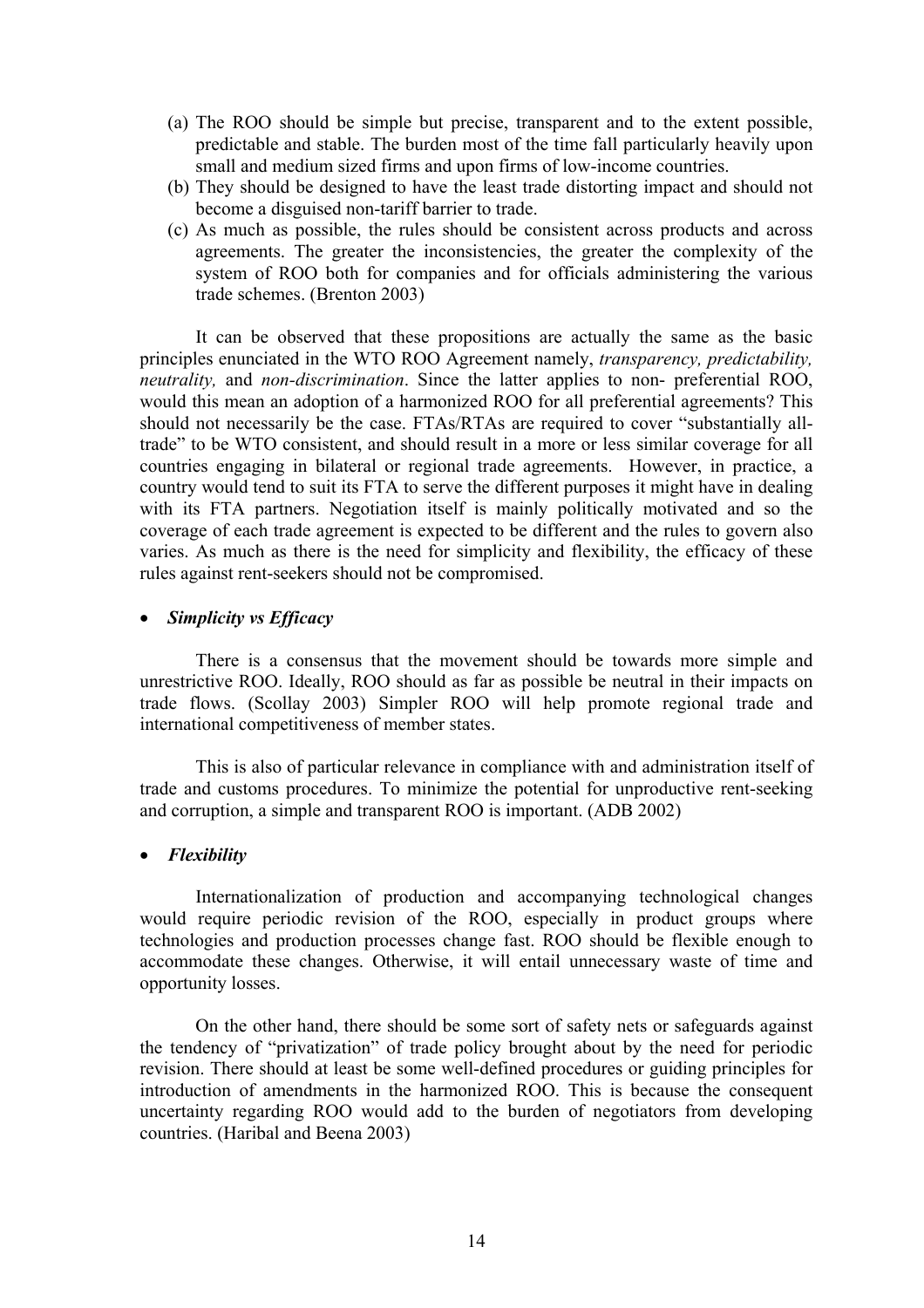## • *Accumulation Rule*

 Mechanisms have been provided to curve the problem of protectionist tendency in the ROO, which gave rise to the inclusion of cumulation or accumulation rule in most FTAs. Cumulation provides a certain degree of flexibility among the producers as to sources of their inputs but as to what extent should this be allowed so as not to frustrate the preferential status of the FTA partners. Should this follow the traditional Pan-European system or the more aggressive US-Singapore ISI? Again, negotiators should look at the national interests of their states and balance them with their commitments in other arrangements, be it multilateral or preferential. What combination of policies or rules is acceptable? The easy answer is to include a guiding principle, for example, a development dimension in these rules involving simple interpretation.

One important consideration is the adoption of a full cumulation type ROO. Full cumulation is an important factor allowing for the development of regional production networks. This provides for deeper integration and allows for more advanced countries to outsource labor-intensive production stages to low-wage partners. Coupled with simple ROO, this full cumulation will make it easier for regionally-based firms to exploit the economies of scale. (Brenton 2003)

Finally, the treatment of duty drawback and of outward processing outside the free trade or preferential trade partners may also be considered. (Brenton 2003)

## • *Business Model Driven*

Rules of origin are bound to be affected by the business models that tend to evolve over time. As such, the type of ROO to use should be examined in the context of the business model, with the end in view of not only reducing obstacles to trade and growth but , but rather creating a business opportunity.<sup>28</sup> As discussed earlier, simple and flexible ROO will help business and industries achieve economies of scale. Ideally, this should be beneficial to both multinationals and small and medium enterprises (SMEs). It is important to note however, that realistically, the pressure on the model of ROO would come strongly from those MNCs which has established their base in different locations, making up their global production networks (GPNs). Governments would need to take this into account if only to become an active player in the GPNs. At the same time, governments need to consider the conflicting demands coming from the need to promote their internationally competitive industries and the pressures for protection from domestically-focused industries.

International production networks promote a new pattern of trade, such that goods travel across several locations before reaching final consumers, and the total value of trade recorded in such products exceeds their value added by a considerable margin. Consequently, trade in such products can grow without a commensurate increase in their final consumption as production networks are extended across space. The increased import content of exports has heightened the importance of the rules applied to determine the origin of traded goods. (UNCTAD 2002)

 $\overline{a}$ 

<sup>&</sup>lt;sup>28</sup> Commentary of a Philippine government official.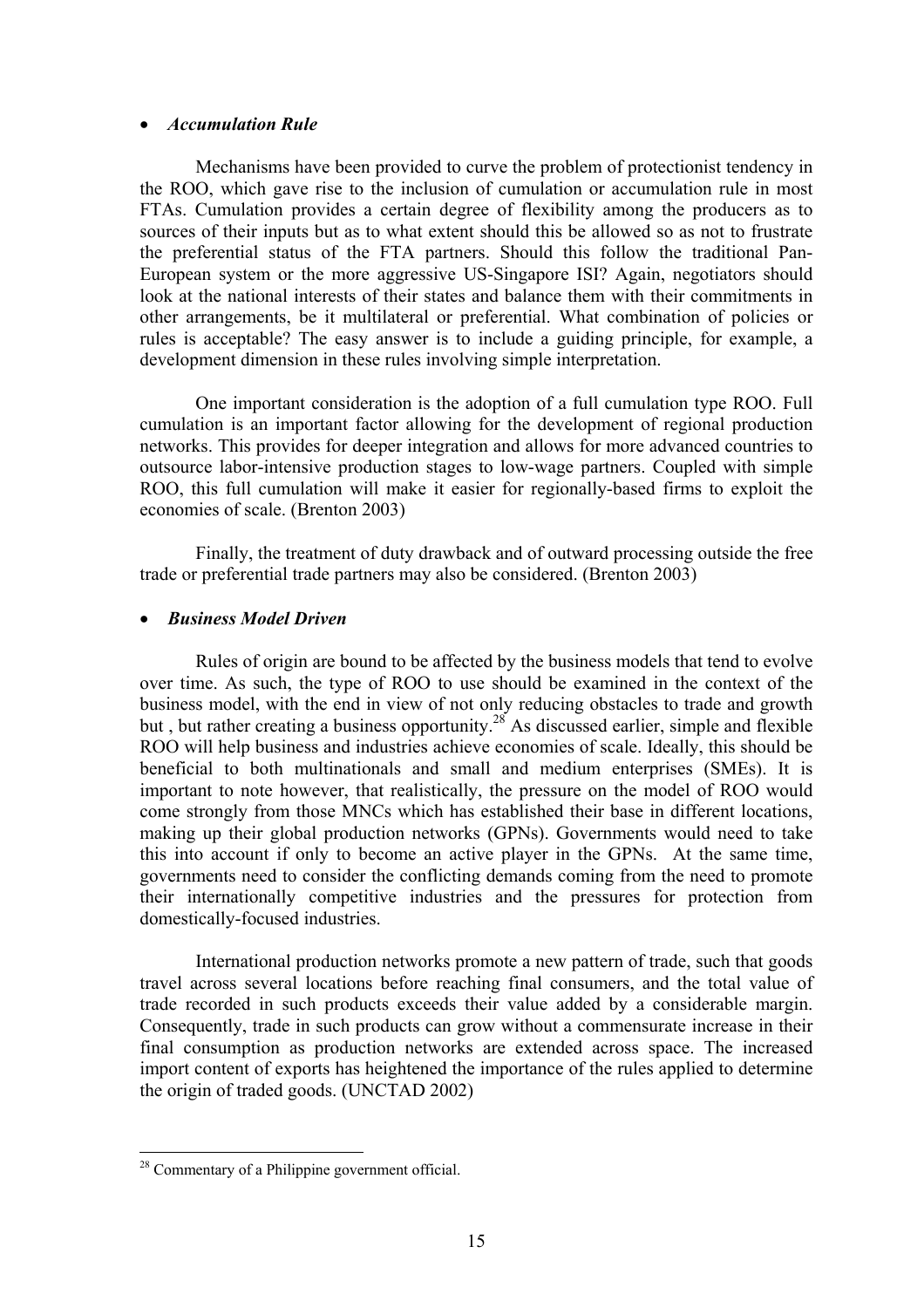ROO thus have a significant impact on the strategic planning of profit-maximizing firms. The combination of bookkeeping costs with ROO-induced constraints on international sourcing can be particularly penalizing for companies operating in globally integrated supply chains. (Cadot et al 2002)

 The importance of these GPNs has been well-recognized and some agreements have been made to encourage and promote their development. Take for instance the ASEAN Industrial Cooperation Scheme (AICO) which encourages technology investments in the ASEAN area by reducing tariffs on goods produced by companies that are partially owned by ASEAN citizens (30% equity), incorporated, and operating in member countries and cooperating or sharing resources (such as sharing technology or consolidating raw materials purchases) with another company in the region. (ADB 2002) ROO should at least be supportive of the expansion and development of these initiatives.

Going back to the business-model driven proposal, necessary caution is to be made. There must be a delineation between business opportunity and business protection. Business lobbies being relatively powerful in most of the countries (especially developed ones), are likely to exploit the rules of origin and sectoral exceptions in these arrangements in ways that will maximize trade diversion and minimize trade creation. (Panagariya 2000)

For example, the US-Singapore FTA ISI has been criticized as far more than a means of cutting red tape or promoting economic efficiency but rather more of a tool used both to further the geostrategic goals of the states involved in the negotiations and to advance the interests of certain groups within the states. (Coyle 2004) In the case of NAFTA, specifically on Chapter 4 which deals exclusively with automotive goods, its purpose seems more explicit and detailed than other goods. Some would claim that the text was drafted by a group that included at least one economist who was an employee of a US auto company, and the purpose of draft rules was to permit his company to export tariff free from Mexico to US while preventing Japanese competitors from doing the same. (Deardorff 2004)

#### • *Harmonization of Customs Procedure*

There have been efforts for worldwide as well as region-wide harmonization of tariff nomenclature. This is relatively important because different origin determinations for the firms often resulting in inconsistencies which sometimes appear to have been manipulated to achieve trade restrictive results. (La Nasa 1995) Recently, the WCO came up with a Framework of Standards to Secure and Facilitate Global Trade.

Harmonization of ROO standards also requires the streamlining of customs procedures and simplification of customs clearances including the introduction of paperless trading in many FTAs. This is consistent with the principles of predictability, transparency and consistency required in the ROO.

#### • *Developing country Dimension*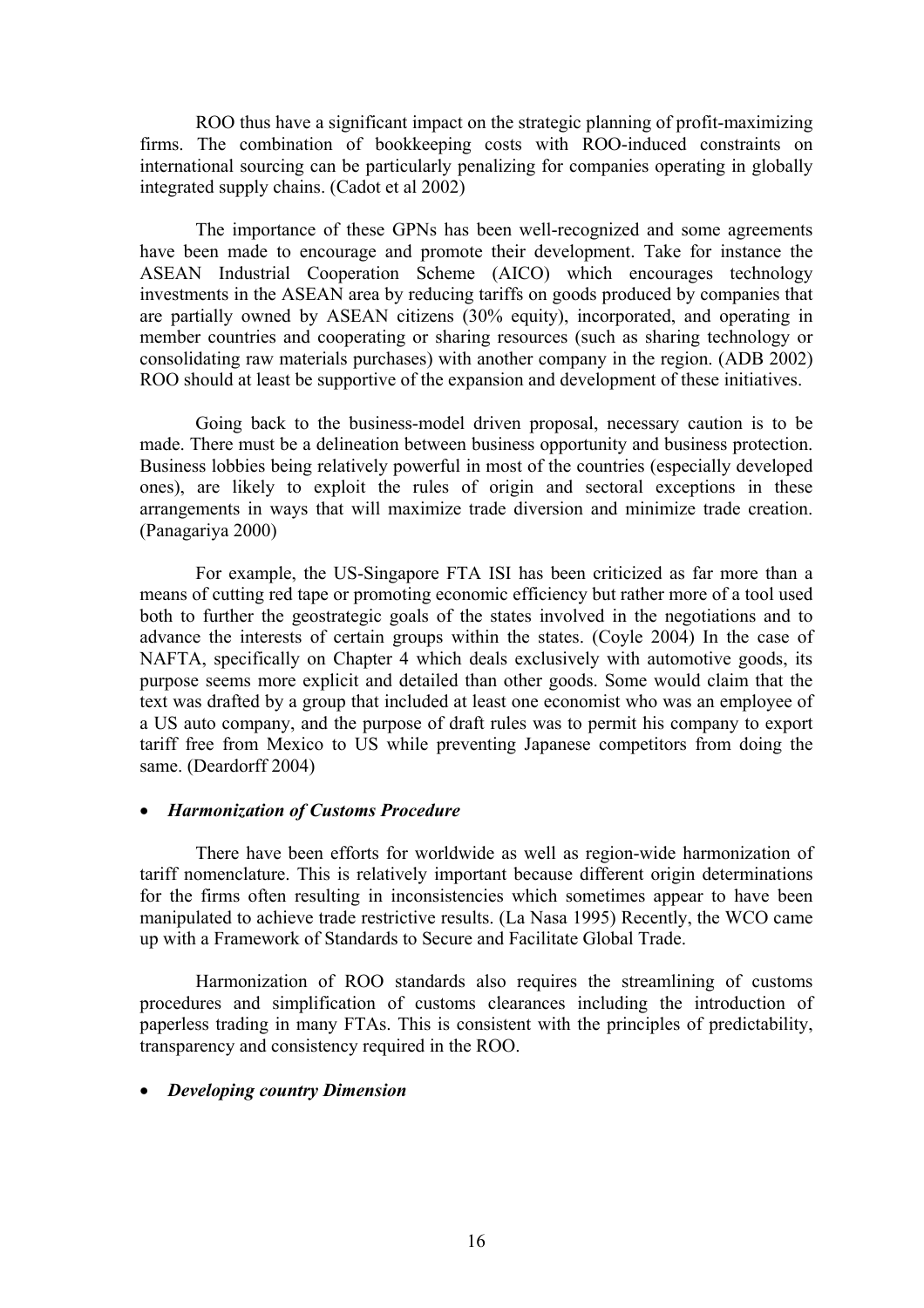Establishing an international regime of ROO is one thing. Ensuring that this is non-discriminatory in nature is another thing. From the point of view of a developing country, the latter is more important. (Harilal and Beena 2003)

Any developmental purpose needs a human face. For the proposed businessdriven model, this human face could be the inclusion of a developing country dimension. Arguments against free trade, competition policy and the like are a result of lack of safety nets for those who are not prepared to participate and more so compete.

Take for example the promotion of GPNs, developing countries need them to support and promote their local industries. The development of the GPNs should not be the end-all and be-all of the business-driven model. On the contrary, it should be geared towards the preparation, development, and internationalization of SMEs. ROO thus, as a trade instrument becomes a conduit of free trade.

 The ideal ROO therefore is that which would promote development (or development friendly) and with a developing country dimension. (See example in Box 3) Needless to say, capacity building is crucial, which should be extended for all the exporters, importers and administrators if we are to achieve the best practices in the rules of origin.

#### **Box 3. Development-Friendly ROO**

The EC eyes replacing current rules with a single value-added method for determining origin which would make them clearer as well as more development-friendly. The changes envisaged will not happen overnight but will be introduced over time, beginning with priority arrangements such as GSP. The Commission's Communication sets out the following plans:

• A single across-the-board criterion for determining the origin of non-whollyobtained goods based, subject to further impact assessment, on a certain threshold of value-added (which would be fixed on the basis of a sound economic analysis and according to the objectives of the particular preferential arrangements to the required degree of trade liberalization) in the beneficiary country or regional group concerns;

• A rebalancing of the rights and obligations of operators and administrations. The current system of proving origin by means of a certificate signed by the exporter and stamped by competent authorities would be replaced by a statement of origin by registered exporters;

• The development of instruments to ensure that the beneficiary countries comply with their obligations. This would include measures to improve evaluation, information flows, training and technical assistance so as to assist co-operation between the Community and its preferential partners, as well as a system for the periodic monitoring of compliance.

 *Source: various EC Memos March 2005*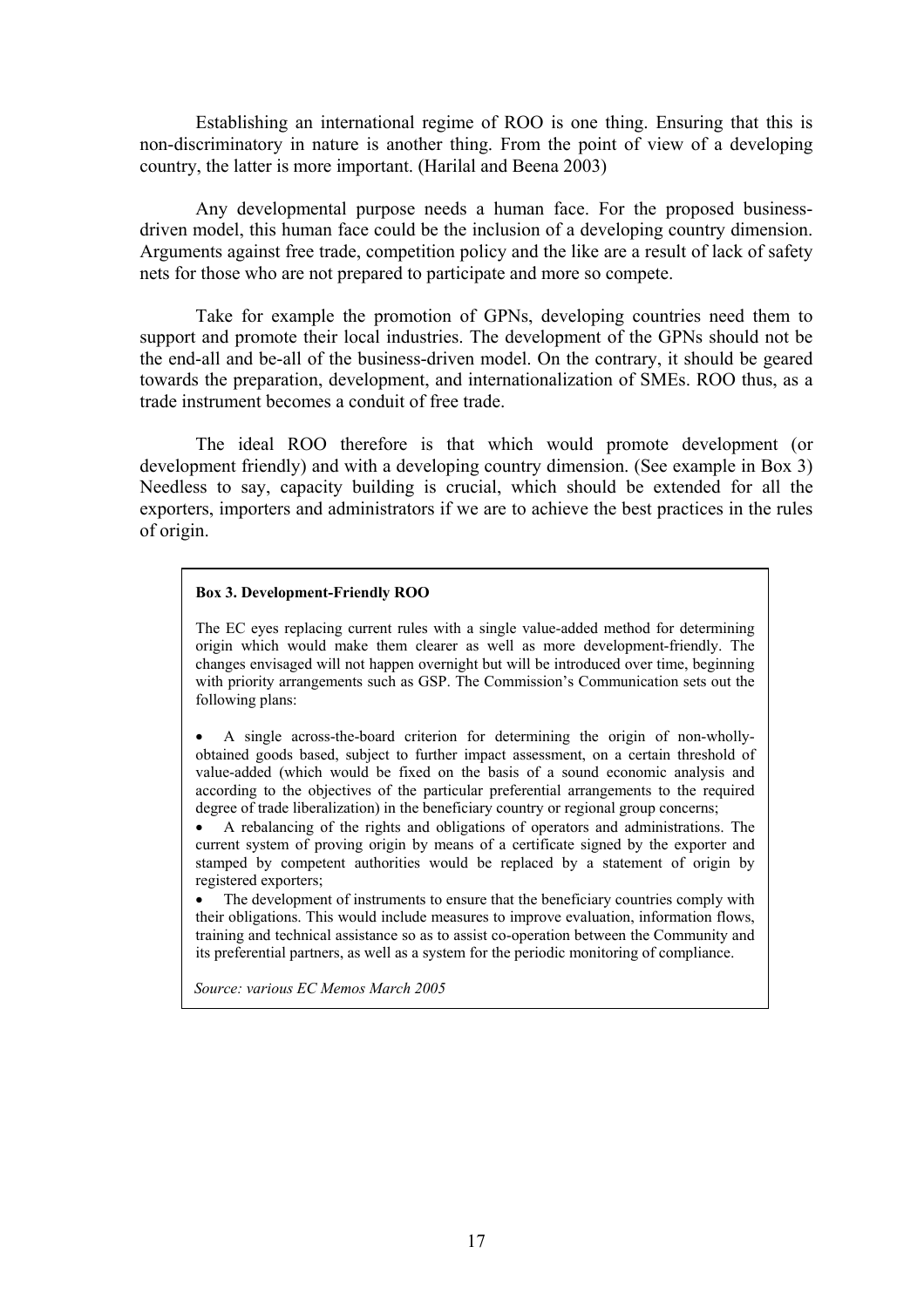#### **REFERENCES**

- ADB (2002). Preferential Trade Agreements in the Asia and the Pacific. Asian Development Outlook.
- Anson, Jose et al. (2004). Rules of Origin in North-South Preferential Trading Arrangements with an Application to NAFTA January 25.
- Brenton, Paul (2003). Notes on Rules of Origin with Implications for Regional Integration in South East Asia. The World Bank.
- Cadot, Olivier et al. (2002). Assessing the Effect of NAFTA's Rules of origin. June.
- Coyle, John (2004). Rules of Origin as Instruments of Foreign Economic Policy: An Analysis of the Integrated Sourcing Initiative in the U.S.-Singapore Free Trade Agreement. Yale Journal of International Law Vol 24:545)
- Deardorff , Allan (2004). Who Makes The Rules Of Globalization? CESIFO Working Paper No. 1301 Category 7: Trade Policy October.
- Destler, I.M. (2003). US Trade Politics and Rules of Origin: Notes Toward A Paper. Workshop on Rules of Origin. Paris, France May 24.
- Estevadeordal, Antoni and Kati Suominen (2003). Rules of Origin in FTAs in Europe and in the Americas: Issues and Implications for the EU-Mercusor Interegional Association Agreement. INTAL Working Paper No. 16.
- Harilal, K.N. and P.L. Beena (2003). The WTO Agreement on Rules of Origin: Implications for South Asia**.** CDS Working Paper 353. December.
- ICEG (\_\_\_). Free Trade Agreements and Rules of Origin, Policy Brief No. 0012, Middle East and Africa Program, International Center for Economic Growth, no author, no date. http://www.iceg.org/NE/policybriefs/P\_B%28E%2912.PDF
- Krishna, Kala (2005). Understanding Rules of Origin. NBER Working Paper 11150. February.
- Krishna, Kala and Anne Krueger (1995). Implementing Free Trade Areas: Rules of Origin and Hidden Protection. NBER Working Paper 4983. January.
- Krueger, Anne (1993). Free Trade Agreements as Protectionist Devices: Rules of Origin. NBER Working Paper 4352. April.
- OECD (2002). The Relationship between Regional Trade Agreements and Multilateral Trading System: Rules of Origin. TD/TC/WP(2002)33/FINAL. July 19.
- Panagariya, Arvind (2000). South Asia: Does Preferential Trade Liberalization Make Sense?